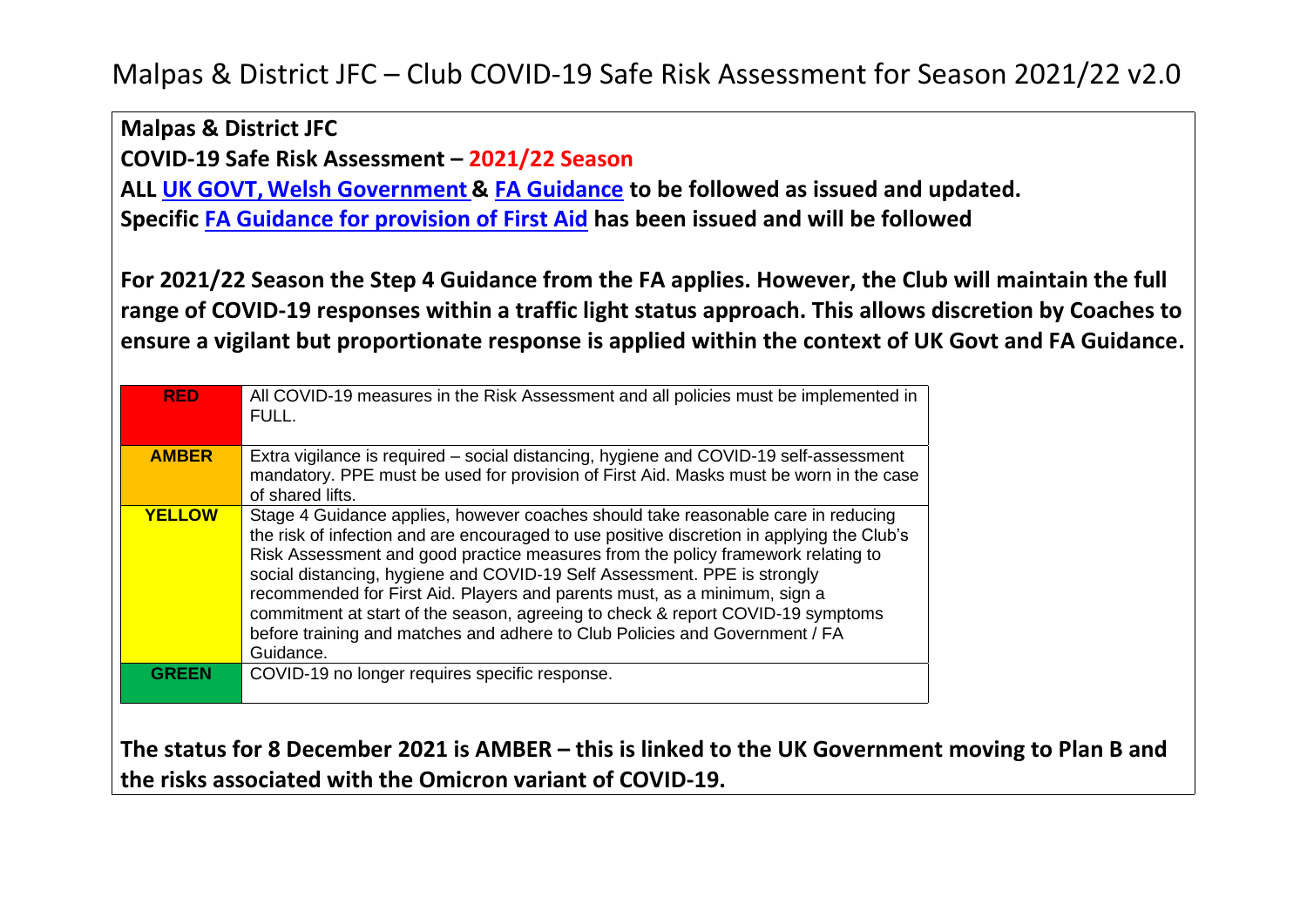| Hazard                         | Who might  | <b>Risk without</b> | <b>Control measures</b>                     | <b>Residual Risk</b> | <b>Further measures to</b>              |
|--------------------------------|------------|---------------------|---------------------------------------------|----------------------|-----------------------------------------|
|                                | be         | control             |                                             |                      | reduce residual risk                    |
|                                | harmed?    | measures            |                                             |                      | (where possible)                        |
| <b>Exposure to</b>             | Players    | Medium / High       | - The Government has issued guidance to     | Medium / Low         | Strongly recommend face                 |
| infection resulting            | Coaches    |                     | support its Roadmap out of lockdown         |                      | mask wearing for all                    |
| from re-starting of            | Parents /  |                     | arrangements. At this time the Roadmaps     |                      | coaches, spectators and                 |
| grassroots football            | Spectators |                     | for England & Wales are different and       |                      | players unless actively                 |
| for new season /               | Referee    |                     | appropriate attention is required to ensure |                      | engaged in footballing                  |
| after stoppage or<br>lockdown. |            |                     | clarity on the re-start UK GOVT &           |                      | activity playing matches /<br>training. |
|                                |            |                     | <b>Welsh Government.</b>                    |                      |                                         |
|                                |            |                     | -Club to update website to host new FA      |                      |                                         |
|                                |            |                     | Guidance (16 July 2021) and inform parents  |                      |                                         |
|                                |            |                     | -Review & update RA and policies in         |                      |                                         |
|                                |            |                     | accordance with new guidance                |                      |                                         |
|                                |            |                     | -Coaches to communicate with parents and    |                      |                                         |
|                                |            |                     | players to ensure new guidance is           |                      |                                         |
|                                |            |                     | understood and to ensure that protocols for |                      |                                         |
|                                |            |                     | self-assessment, personal equipment,        |                      |                                         |
|                                |            |                     | hygiene and social distancing are refreshed |                      |                                         |
|                                |            |                     | and reminders issued.                       |                      |                                         |
|                                |            |                     | -All parents and players to be reminded of  |                      |                                         |
|                                |            |                     | their signed commitment to the consent for  |                      |                                         |
|                                |            |                     | 21/22 Season and sign-up to the Code of     |                      |                                         |
|                                |            |                     | Conduct, Issue Code of Behaviour to all     |                      |                                         |
|                                |            |                     | parents as per version in FA Guidance.      |                      |                                         |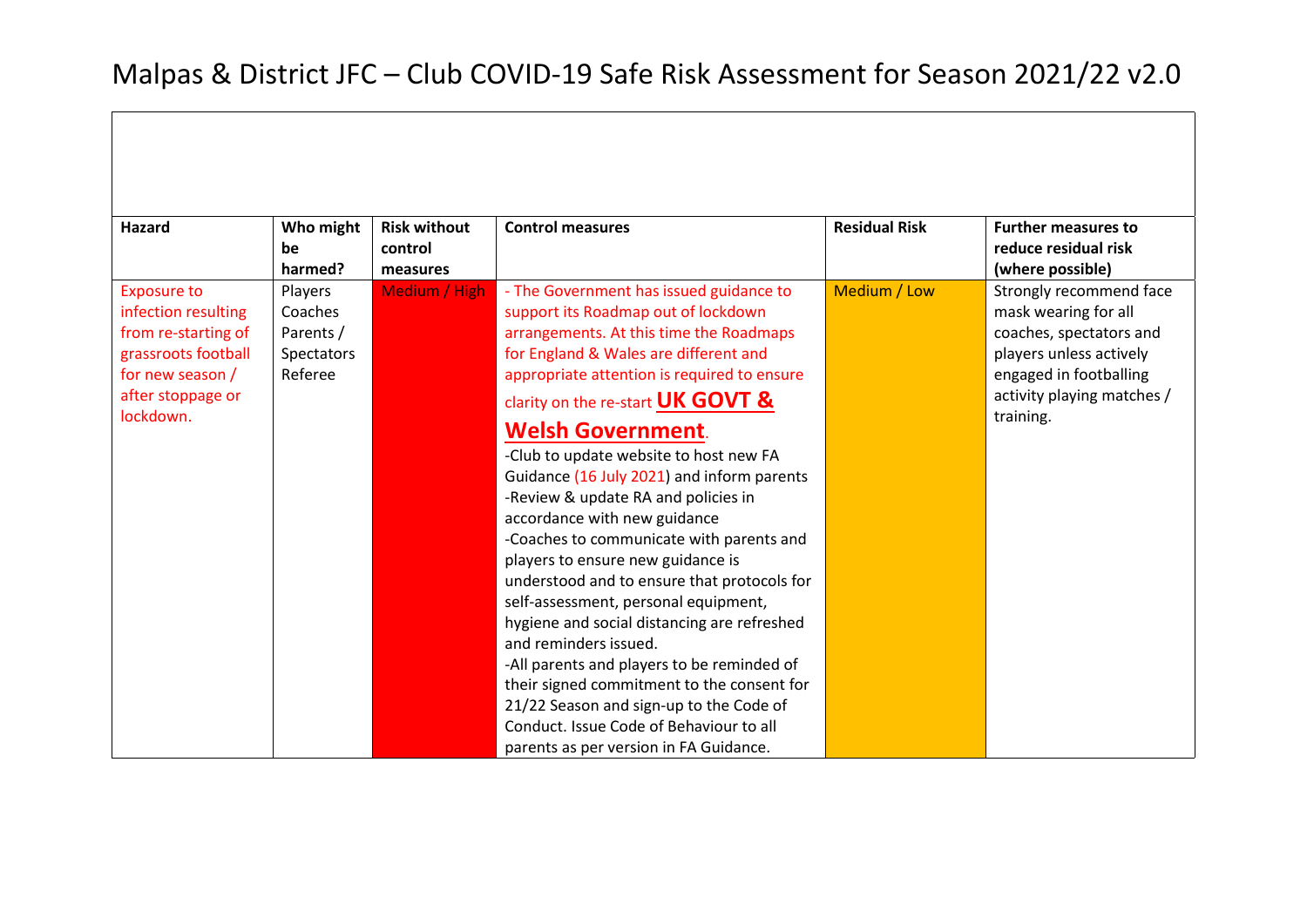|                                                                                                  |                                                          |               | -Coaches to liaise with facilities managers<br>and adhere to any updated guidance /<br>requirements on site<br>-Coaches to follow any new instructions<br>issued by League.<br>-Coaches to review and update Emergency<br>Plans as required.<br>-Coaches to ensure First Aid Kits, PPE and<br>hygiene equipment are stocked and<br>available<br>-The presence / absence of spectators to be<br>informed by FA / UK Govt Guidance.                                                           |              |                                                                                                                                                                                                                                                   |
|--------------------------------------------------------------------------------------------------|----------------------------------------------------------|---------------|---------------------------------------------------------------------------------------------------------------------------------------------------------------------------------------------------------------------------------------------------------------------------------------------------------------------------------------------------------------------------------------------------------------------------------------------------------------------------------------------|--------------|---------------------------------------------------------------------------------------------------------------------------------------------------------------------------------------------------------------------------------------------------|
| Increased infection<br>rate resulting in<br>"local lockdowns"                                    | Players<br>Coaches<br>Parents /<br>Spectators<br>Referee | Medium / High | -Use of NHS App and QR Code for those over<br>16 years of age. https://covid19.nhs.uk/<br>(https://www.gov.uk/guidance/nhs-test-<br>and-trace-how-it-works)<br>-Follow all Govt / PHE and Council advice<br>issued relating to local lockdowns noting<br>different approach for England and Wales.<br>-Ensure lockdown boundaries are adhered<br>to by temporarily restricting players from<br>other areas attending sessions.<br>-Ensure travel is in line with UK Govt and FA<br>Guidance | Medium / Low | Strongly recommend face<br>mask wearing for all<br>coaches, spectators and<br>players unless actively<br>engaged in footballing<br>activity playing matches /<br>training.<br><b>UK Govt Guidance on</b><br>shared transport must be<br>followed. |
| Players arriving at<br>session infected<br>with COVID-19<br>resulting in cross-<br>contamination | Players<br>Coaches<br>Parents /<br>Spectators<br>Referee | Medium / High | -Players to undertake and submit COVID-19<br>Self-assessment information ahead of each<br>session via agreed method.<br>-Information and policies given to all players<br>/ parents instruction not to attend if<br>showing symptoms                                                                                                                                                                                                                                                        | Medium / Low | Use of face coverings on<br>arrival to be encouraged<br>and when closer than 2<br>metre distance (except by<br>players in the session)                                                                                                            |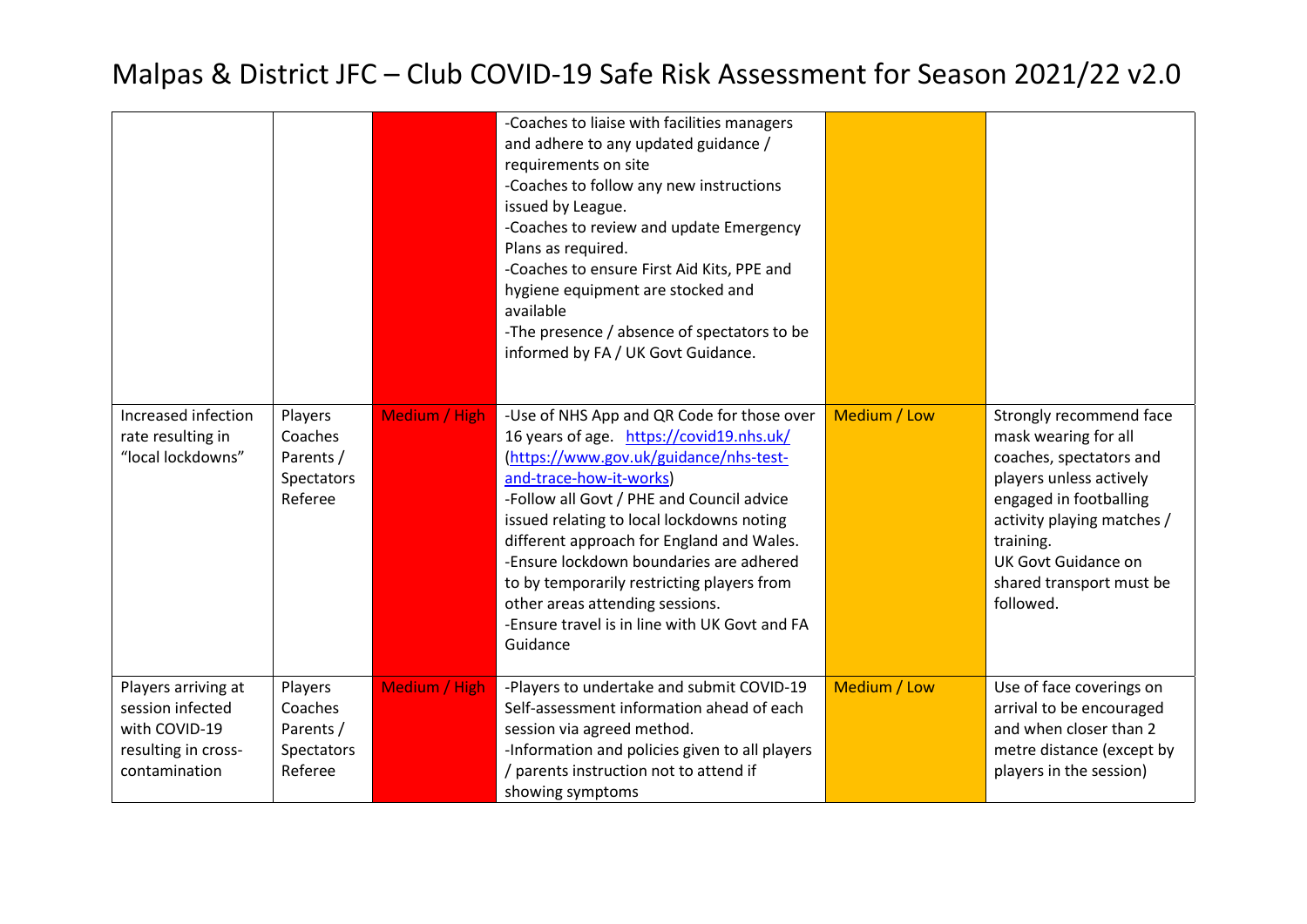|                                                                                                                  |                                                          |               | -Coaches to isolate and ask any player to<br>leave the session if symptoms become<br>evident during the session. Unless<br>immediate medical attention is required the<br>player should return home and follow PHE<br>guidance. If positive test returned - Track &<br>Trace protocols to be followed.<br>(https://www.gov.uk/guidance/nhs-test-<br>and-trace-how-it-works<br>-Ensure all players are aware of requirement<br>to social distance and have clear guidelines<br>for access and egress of the playing area<br>-Coach to maintain written register of all<br>participants and keep such register for 21<br>days afterwards |              | Coach to ask at the<br>beginning of the session if<br>anyone present has any of<br>the core COVID-19<br>symptoms<br>Liaison with opposition<br>coach to keep own records<br>on away attendees from<br>their team and spectators<br>Coaches session checklist<br>to be completed for each<br>fixture and retained for 21<br>days                   |
|------------------------------------------------------------------------------------------------------------------|----------------------------------------------------------|---------------|----------------------------------------------------------------------------------------------------------------------------------------------------------------------------------------------------------------------------------------------------------------------------------------------------------------------------------------------------------------------------------------------------------------------------------------------------------------------------------------------------------------------------------------------------------------------------------------------------------------------------------------|--------------|---------------------------------------------------------------------------------------------------------------------------------------------------------------------------------------------------------------------------------------------------------------------------------------------------------------------------------------------------|
| Coaches &<br>volunteers arriving<br>at session infected<br>with COVID-19<br>resulting in cross-<br>contamination | Players<br>Coaches<br>Parents /<br>Spectators<br>Referee | Medium / High | -Coaches & volunteers to undertake and<br>record COVID-19 Self-assessment<br>information by agreed method ahead of<br>each session and retain for required time<br>-Information and policies given to all<br>coaches with instruction not to attend if<br>showing symptoms<br>-All coaches to read and complete policy<br>acknowledgement checklist for 21/22<br>Season.<br>-Coaches to leave the session if symptoms<br>become evident during the session and<br>follow PHE guidance, including Track & Trace<br>if positive test returned.<br>-Ensure all coaches are aware of<br>requirement to social distance and have            | Medium / Low | Use of face coverings on<br>arrival to be encouraged<br>when closer than 2 metre<br>distance (except by players<br>in the session)<br>Liaison with opposition<br>coach to keep own records<br>on away attendees from<br>their team and spectators<br>Coaches session checklist<br>to be completed for each<br>fixture and retained for 21<br>days |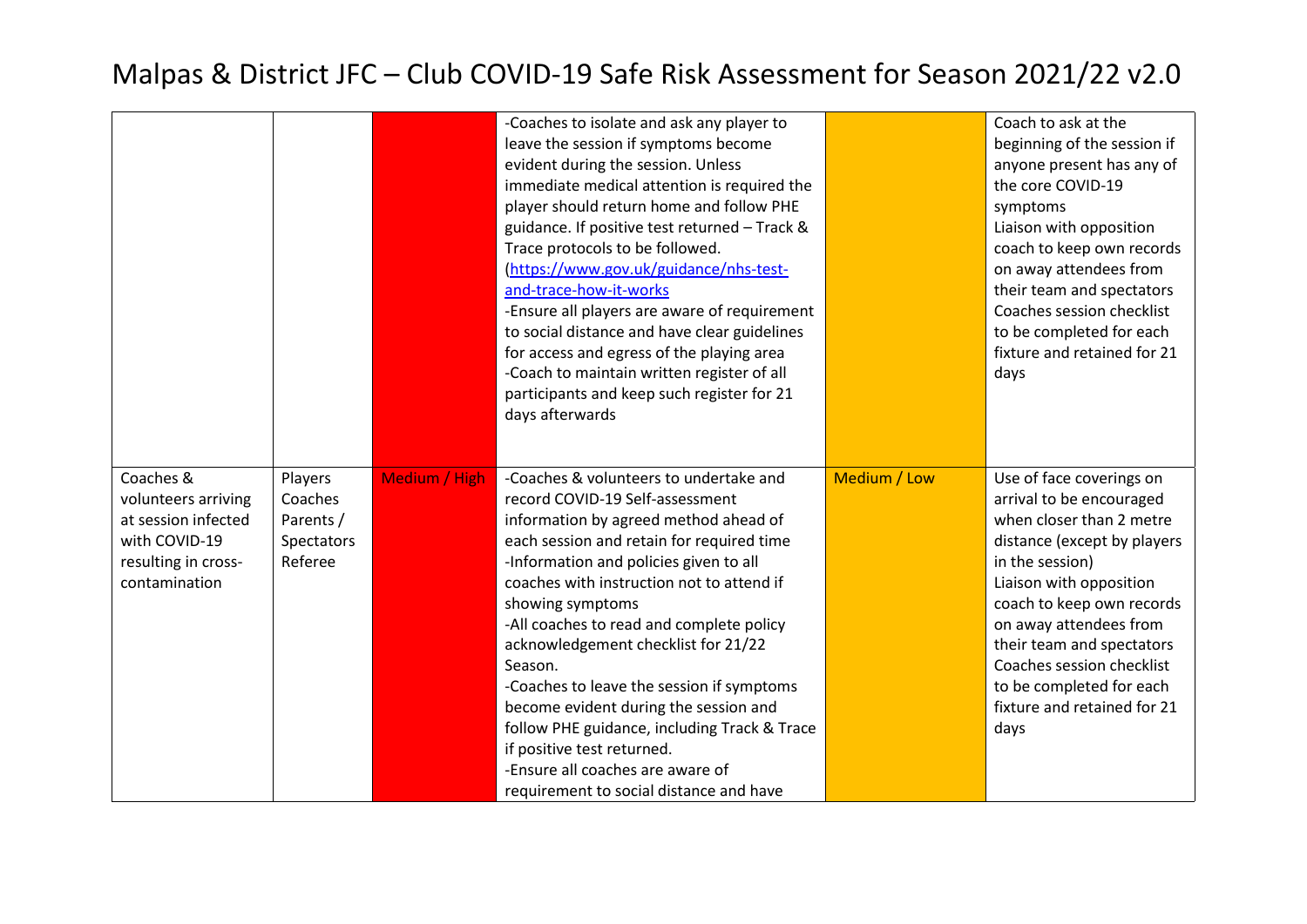|                      |            |               | clear guidelines for access and egress of the |              |                             |
|----------------------|------------|---------------|-----------------------------------------------|--------------|-----------------------------|
|                      |            |               | playing area                                  |              |                             |
|                      |            |               | -Coaches to maintain written register of all  |              |                             |
|                      |            |               | participants and keep such register for 21    |              |                             |
|                      |            |               | days afterwards                               |              |                             |
|                      |            |               | - Where a coach is >16 yrs old the NHS App    |              |                             |
|                      |            |               | and QR code should be used if present         |              |                             |
|                      |            |               | (https://www.gov.uk/guidance/nhs-test-        |              |                             |
|                      |            |               | and-trace-how-it-works)                       |              |                             |
|                      |            |               | https://covid19.nhs.uk/                       |              |                             |
| Parents / Spectators | Players    | Medium / High | -All parents to be provided with new COVID-   | Medium / Low | Use of face coverings on    |
| arriving infected    | Coaches    |               | 19 policies and sign Code of Conduct.         |              | arrival to be encouraged    |
| with COVID-19        | Parents /  |               | -Coach to maintain written register of all    |              | when closer than 2 metre    |
| resulting in cross-  | Spectators |               | Parents / Spectators and keep such for 21     |              | distance (except by players |
| contamination        | Referee    |               | days after each session                       |              | in the session)             |
|                      |            |               | -Information to be provided at each session   |              | Coaches session checklist   |
|                      |            |               | and instruction where required.               |              | to be completed for each    |
|                      |            |               | -Signage to promote social distancing where   |              | fixture and retained for 21 |
|                      |            |               | practicable.                                  |              | days to include list of     |
|                      |            |               | Reminder issued with each weekly match        |              | spectators if QR Code not   |
|                      |            |               | communication                                 |              | used.                       |
|                      |            |               | - Where spectators are >16 yrs old the NHS    |              |                             |
|                      |            |               | App and QR Code should be used where          |              | Use of respect barriers     |
|                      |            |               | available.                                    |              | (home & away) to create     |
|                      |            |               | (https://www.gov.uk/guidance/nhs-test-        |              | protected space where       |
|                      |            |               | and-trace-how-it-works)                       |              | practicable.                |
|                      |            |               | https://covid19.nhs.uk/                       |              |                             |
| Opposition players,  | Players    | Medium / High | -Liason with opposition coach pre-fixture     | Medium / Low | Use of face coverings to be |
| coaches, parents /   | Coaches    |               | and share information on policies and         |              | encouraged when closer      |
| spectators arriving  | Parents /  |               | specific site arrangements. documentation,    |              | than 2 metre distance       |
| at session infected  | Spectators |               | with instruction not to attend if showing     |              | (except by players in the   |
| with COVID-19        | Referee    |               | symptoms                                      |              | session)                    |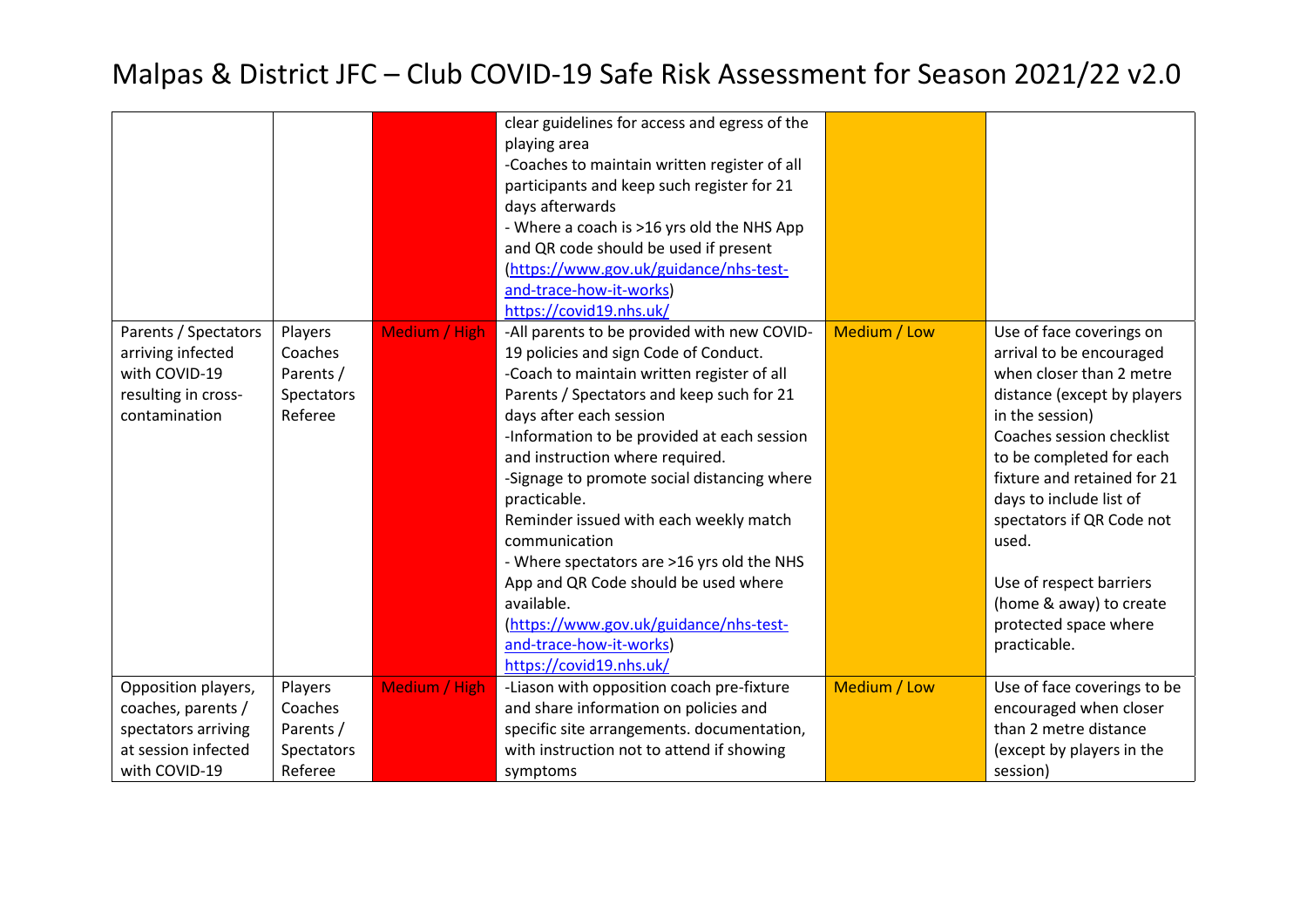| resulting in cross-<br>contamination                                                                |                                                          |               | -Coaches to ask any player, coach, parent /<br>spectator to leave the session if symptoms<br>become evident during the session<br>-Ensure all parties are aware of requirement<br>to social distance and have clear guidelines<br>for access and egress of the playing area<br>-Opposition to be informed about use of QR<br>Codes where applicable.<br>https://covid19.nhs.uk/                                                                                                                                                                                                                                                                                                                                                                                                      |              | Coaches session checklist<br>to be completed for each<br>fixture and retained for 21<br>days<br>Respect barriers to be used<br>to create protected space.                                                                                                                                                                                                                                                                                                                             |
|-----------------------------------------------------------------------------------------------------|----------------------------------------------------------|---------------|--------------------------------------------------------------------------------------------------------------------------------------------------------------------------------------------------------------------------------------------------------------------------------------------------------------------------------------------------------------------------------------------------------------------------------------------------------------------------------------------------------------------------------------------------------------------------------------------------------------------------------------------------------------------------------------------------------------------------------------------------------------------------------------|--------------|---------------------------------------------------------------------------------------------------------------------------------------------------------------------------------------------------------------------------------------------------------------------------------------------------------------------------------------------------------------------------------------------------------------------------------------------------------------------------------------|
| Infection of<br>vulnerable /<br>shielding family<br>members                                         | Vulnerable<br>family<br>members                          | Medium / High | -All parents to be provided with new COVID-<br>19 policies and sign Code of Conduct.<br>-Instruction not to attend if shielding /<br>vulnerable person at home                                                                                                                                                                                                                                                                                                                                                                                                                                                                                                                                                                                                                       | Medium / Low |                                                                                                                                                                                                                                                                                                                                                                                                                                                                                       |
| Cross infection of<br>COVID-19 resulting<br>from failure to<br>follow social<br>distancing guidance | Players<br>Coaches<br>Parents /<br>Spectators<br>Referee | Medium / High | -Clear policies and Code of Conduct issued<br>to all parties prior to season commencing<br>and before attendance at each session<br>including requirements and guidelines for<br>players and spectators<br>-Instructions given out about arrival and exit<br>arrangements including specific time slot to<br>arrive to avoid congestion at venue (where<br>appropriate)<br>-Session to involve each team's squad<br>players only with a maximum of 30 persons<br>including coaches<br>-Clear time / space allowed between<br>matches on the same pitch<br>-Coaches to ensure coaching points are<br>made observing social distancing, ideally<br>side by side, but not so far away as to<br>require shouting - during session, pre-<br>match, half time and end of session de-brief. | Medium / Low | Referee / coach to pause<br>match if concerns<br>regarding social distancing<br>of spectators or coaches<br>Reduce number of sessions<br>running concurrently to<br>manage any congestion<br>Coaches session checklist<br>to be completed for each<br>session<br>Dynamic observation,<br>management and<br>intervention as required<br>Maintain booking process<br>arrangements with facility<br>managers<br>Create individual<br>designated player safe<br>areas marked out by cones |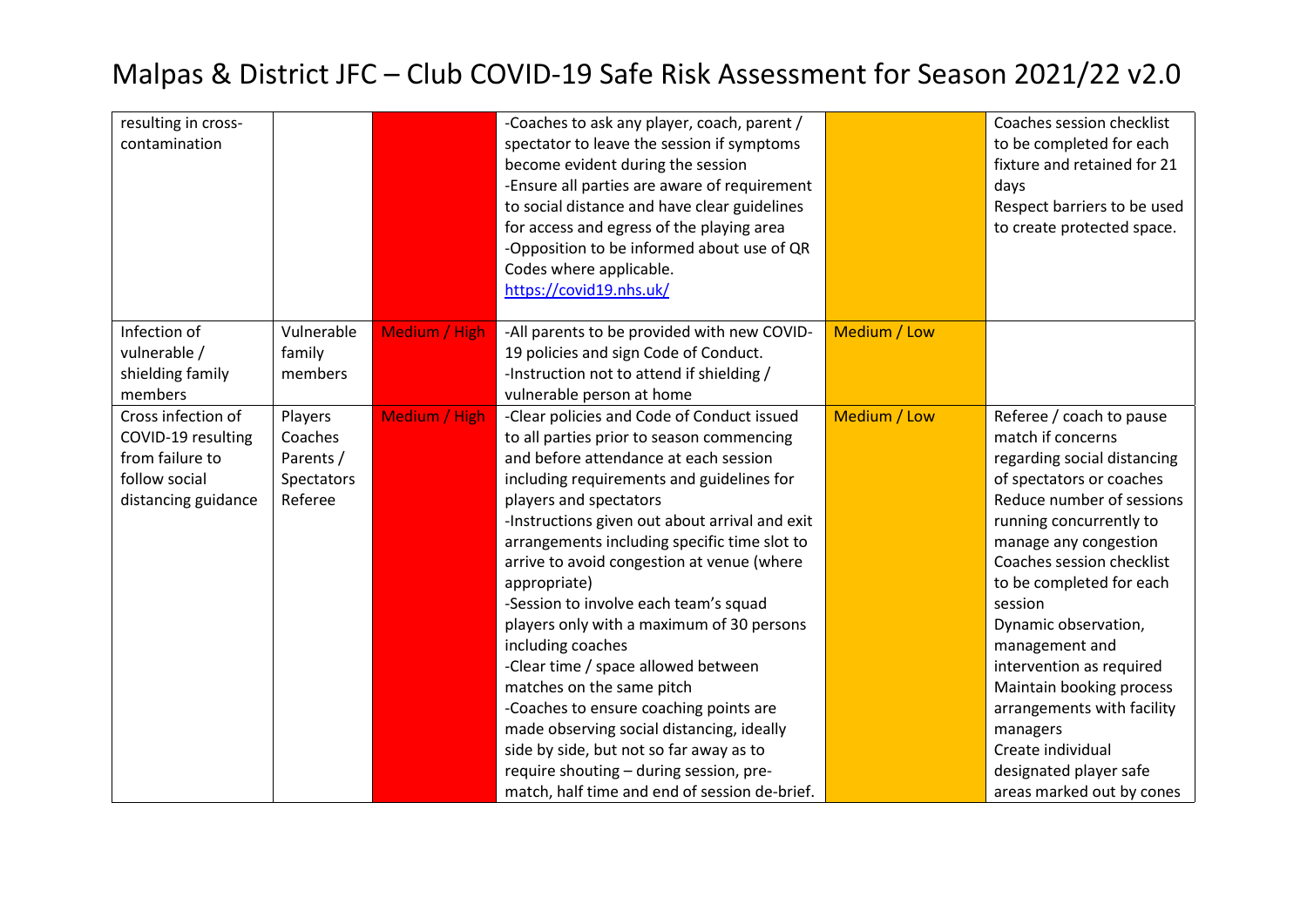| Failure of parents /                                                                                | Players                                                   | <b>Medium / High</b> | -Players to maintain 2m social distancing as<br>much as possible during down-time in<br>matches and when substitutes and minimise<br>close contact during the matches such as<br>taking penalties or corners<br>-Players to refrain from: goal celebrations,<br>excessive shouting (particularly when face to<br>face), spitting, chewing gum, sharing drinks,<br>unnecessary handling of the football and<br>handshakes.<br>-Clear guidance given to players at the start<br>of each match as to expectations<br>-Parents / Spectators to complete Code of | Medium / Low | Use of respect barriers<br>home and away to create<br>protected space.<br>Referee to pause match if                                                                                                   |
|-----------------------------------------------------------------------------------------------------|-----------------------------------------------------------|----------------------|-------------------------------------------------------------------------------------------------------------------------------------------------------------------------------------------------------------------------------------------------------------------------------------------------------------------------------------------------------------------------------------------------------------------------------------------------------------------------------------------------------------------------------------------------------------|--------------|-------------------------------------------------------------------------------------------------------------------------------------------------------------------------------------------------------|
| spectators to keep<br>socially distant to<br>players resulting in<br>cross-contamination            | Coaches<br>Referees<br>Parents /<br>Spectators            |                      | Conduct prior to season commencement.<br>-Instructions given to both teams prior to<br>the match that spectators must stay away<br>from the pitch area<br>-Respect barriers must be used and provide<br>safe distancing of 2m or more where<br>possible.<br>-Social distancing signage in place<br>-NHS app and QR Code to be used where<br>applicable.<br>(https://www.gov.uk/guidance/nhs-test-<br>and-trace-how-it-works)<br>https://covid19.nhs.uk/                                                                                                     |              | concerns regarding social<br>distancing of spectators or<br>coaches<br>Preference for masks to be<br>worn, particularly when<br>closer than 2 metre<br>distance (except by players<br>in the session) |
| Failure of coaches to<br>maintain COVID-19<br>Safe Sessions<br>resulting in cross-<br>contamination | Players<br>Coaches<br>Referees<br>Parents /<br>Spectators | Medium / High        | -All coaches and volunteers to be issued<br>with COVID-19 policy documentation and FA<br>guidance and sign acknowledgement.<br>- Revised Risk Assessment versions to be<br>circulated.                                                                                                                                                                                                                                                                                                                                                                      | Medium / Low | Coaches to participate in<br>pre-season video<br>conference to review policy<br>documentation and<br>guidelines prior to<br>commencing season and<br>for refresher as agreed.                         |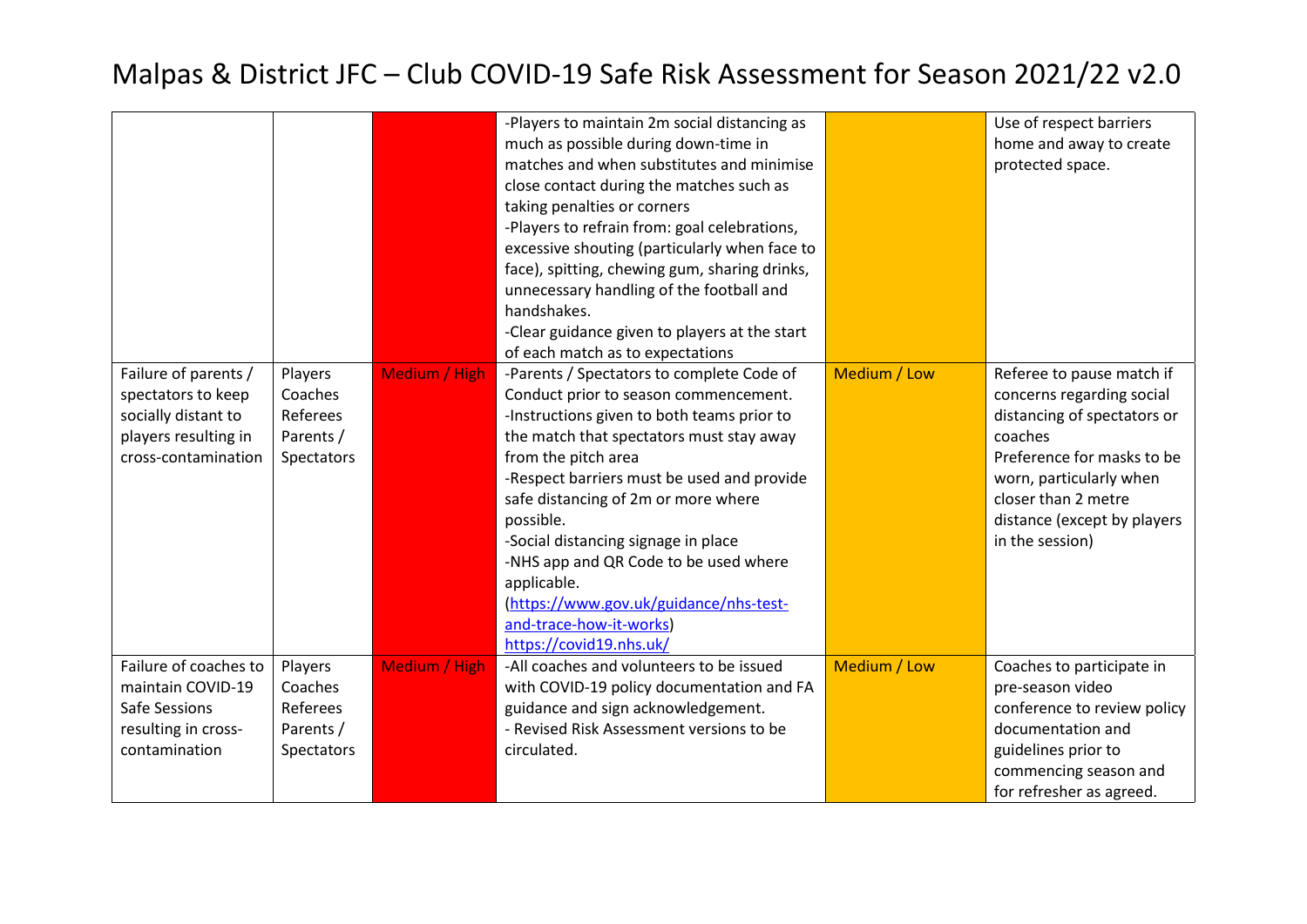|                                                                                                       |                                                                                          |               |                                                                                                                                                                                                                                                                                                                                                                                                                                                                                                                                                                                                                                                                                                                                                                              |              | All players parents and<br>guardians being sent a<br>copy of the Covid-19 policy<br>documents graphics by<br>email and sign Code of<br>Conduct<br>Referee to complete pre<br>match briefing on social<br>distancing, ball contact<br>before kick off with<br>positive reminders to<br>specific players during play<br>if needed                                                                                             |
|-------------------------------------------------------------------------------------------------------|------------------------------------------------------------------------------------------|---------------|------------------------------------------------------------------------------------------------------------------------------------------------------------------------------------------------------------------------------------------------------------------------------------------------------------------------------------------------------------------------------------------------------------------------------------------------------------------------------------------------------------------------------------------------------------------------------------------------------------------------------------------------------------------------------------------------------------------------------------------------------------------------------|--------------|-----------------------------------------------------------------------------------------------------------------------------------------------------------------------------------------------------------------------------------------------------------------------------------------------------------------------------------------------------------------------------------------------------------------------------|
| Contamination of<br>equipment leading<br>to infection of<br>players, coaches,<br>parents / spectators | Players<br>Coaches<br>Referees<br>Parents /<br>Spectators<br>Members<br>of the<br>public | Medium / High | -Minimise use of equipment<br>-Avoid touching of equipment by players as<br>much as possible using feet rather than<br>hands to recover the ball from outside the<br>playing area<br>-Only GK to handle the ball during training<br>and avoid throw-in situations<br>-Goalkeeper to bring own gloves and these<br>should be disinfected at regular intervals<br>-Disinfection of equipment before and after<br>each session following instructions provided<br>on cleaning materials<br>-During matches the ball must be disinfected<br>at every opportunity when play is paused or<br>after the ball is touched using hands i.e. a<br>corner is taken<br>-All players and coaches to bring their own<br>bottle of hand sanitiser to use before, during<br>and after session | Medium / Low | Coaches issued with<br>disinfection liquid,<br>disposable cloths and<br>double-bagged waste<br>disposal<br>Coaches maintain register<br>confirming that all<br>equipment is disinfected at<br>end of session before<br>leaving the site<br>Coaches session checklist<br>to be completed for each<br>fixture<br>Proactively observe,<br>manage and intervene.<br>Coaches issued with hand<br>sanitiser<br>Provide bin bag(s) |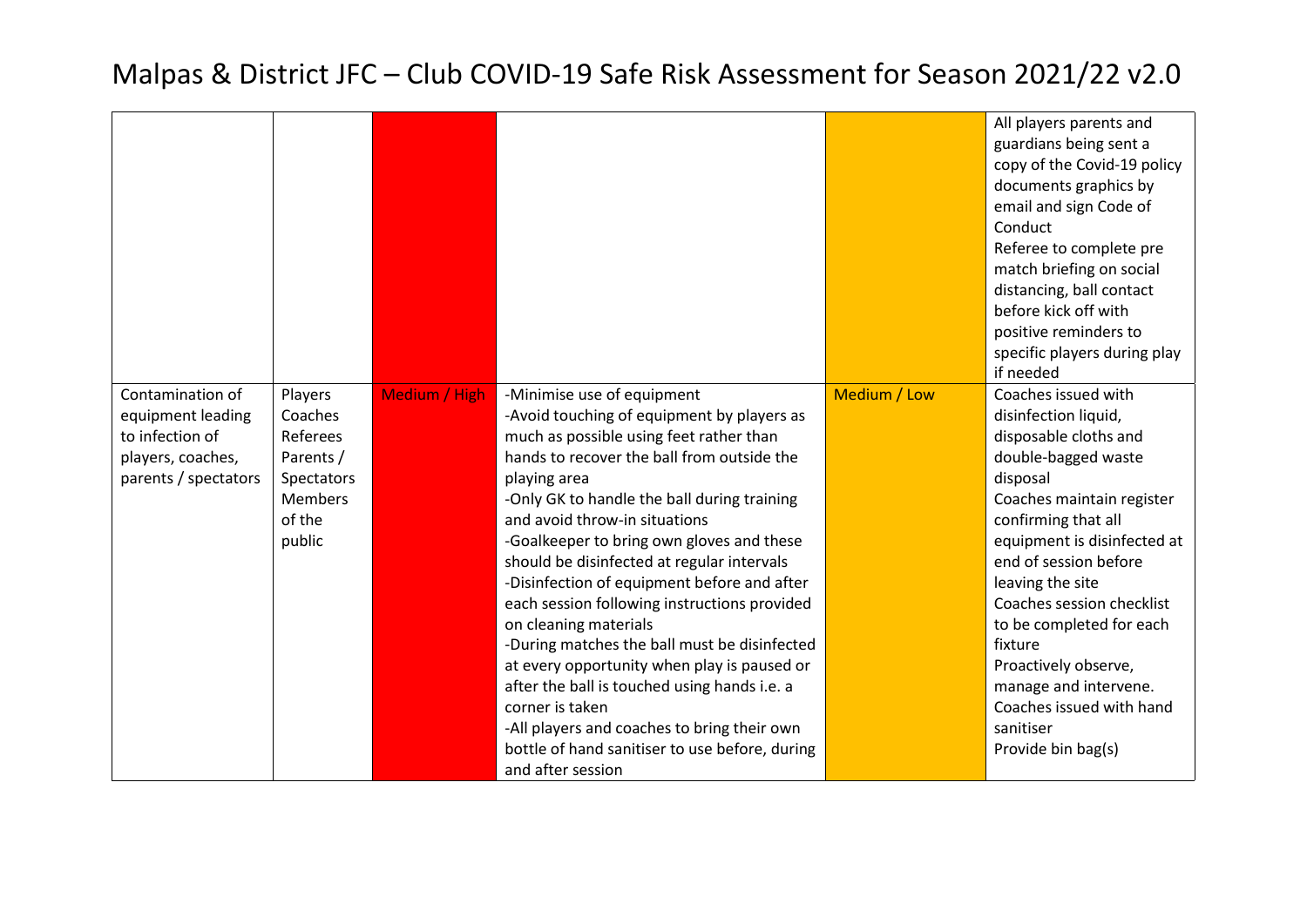|                      |         |               | -All players instructed to bring own drink     |     | Enable hand sanitising at  |
|----------------------|---------|---------------|------------------------------------------------|-----|----------------------------|
|                      |         |               | which is clearly identified with players name  |     | water breaks and after     |
|                      |         |               | on                                             |     | handling the ball          |
|                      |         |               | -Players to arrive ready to play in clean kit  |     |                            |
|                      |         |               | issued to each player at start of season       |     |                            |
|                      |         |               | -Where possible, each player to be assigned    |     |                            |
|                      |         |               | a clearly identifiable 2 metre safe zone for   |     |                            |
|                      |         |               | their water bottle, hand sanitiser and         |     |                            |
|                      |         |               | personal belongings                            |     |                            |
|                      |         |               | -If bibs are used, coach to ensure they are    |     |                            |
|                      |         |               | only touched by one player and left in bin     |     |                            |
|                      |         |               | bag at end of session which the coach will     |     |                            |
|                      |         |               | seal and take home to wash                     |     |                            |
|                      |         |               | -No swapping of clothing or bibs               |     |                            |
|                      |         | <b>Medium</b> |                                                |     | Consideration of mental    |
| Mental wellbeing of  | Players |               | -Young players may require a period of re-     | Low |                            |
| young people is      |         |               | adjustment to both their friends and team      |     | health in the planning and |
| negatively affected  |         |               | mates but also competitive football            |     | execution of training and  |
| due to COVID-19      |         |               | following months of social isolation.          |     | matches.                   |
|                      |         |               | -Players may require additional awareness      |     | Ensure players are fully   |
|                      |         |               | and support from coaches about their           |     | engaged                    |
|                      |         |               | mental health and wellbeing following the      |     | Refer to national          |
|                      |         |               | return from lockdown, which may have           |     | campaigns on mental        |
|                      |         |               | included experiences of bereavement.           |     | health.                    |
|                      |         |               | -Coaches to review Mental Health Support       |     |                            |
|                      |         |               | available and ensure immediate referrals are   |     |                            |
|                      |         |               | made to the Club Welfare Officer if support    |     |                            |
|                      |         |               | is required.                                   |     |                            |
| Injury / infection   | Players | Low / Medium  | -Coaches to inspect playing surface and        |     |                            |
| from foreign objects | Coaches |               | remove any foreign objects / repair before     |     |                            |
| on playing surface   |         |               | use (pitches should not be used if this is not |     |                            |
| (e.g. rabbit holes;  |         |               | possible)                                      |     |                            |
| sharps; frozen       |         |               |                                                |     |                            |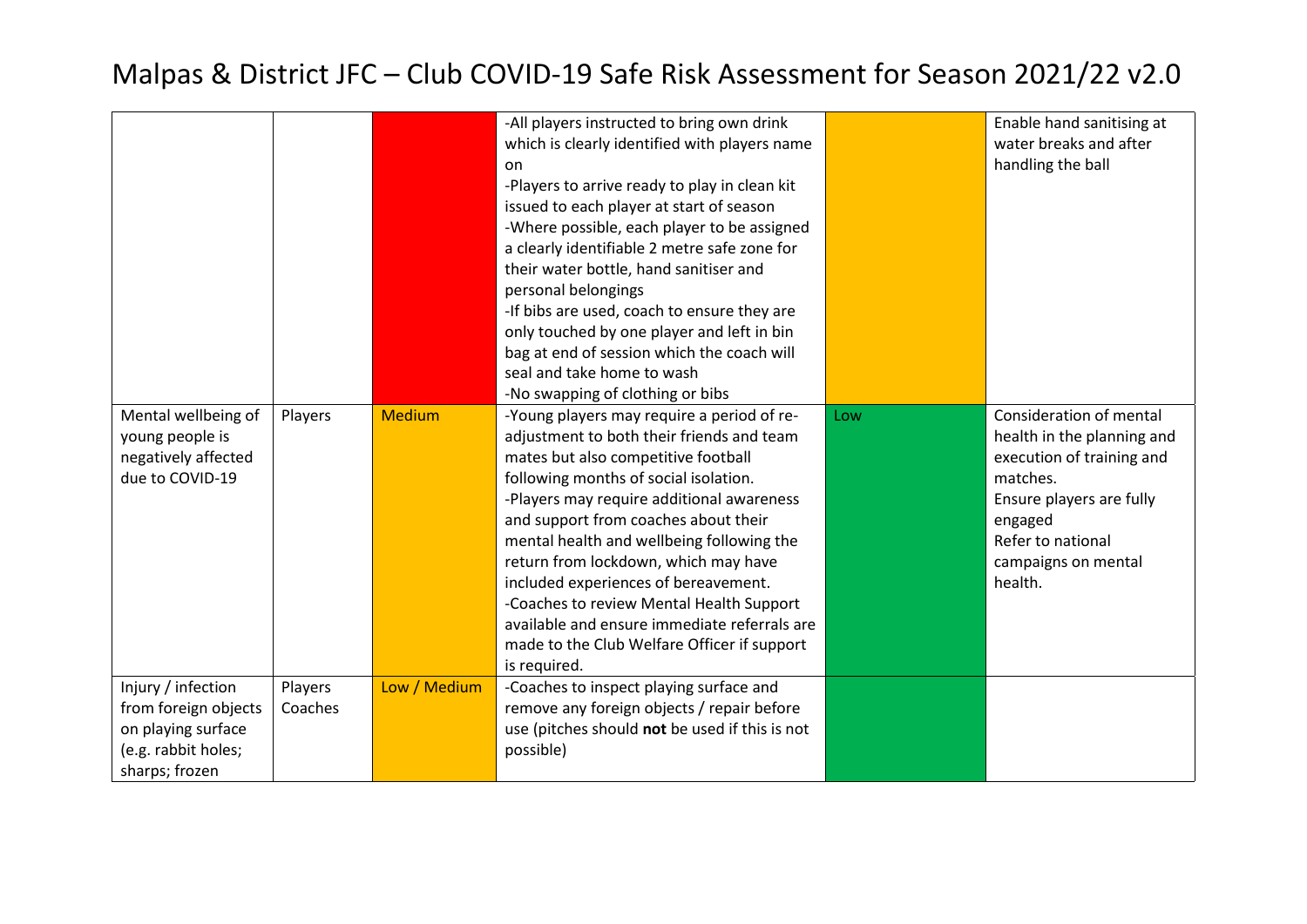| ground; litter; dog<br>faeces)                                                                                                                                       |         |               | -Significant (e.g. presence of needles) or<br>persistent issues should be reported to Club<br>(and pitch owner)                                                                                                                                                                                                                                                                                                                                                                                                                                                                                                                                                                                                                                                                                                                                                                                 |              |                                                    |
|----------------------------------------------------------------------------------------------------------------------------------------------------------------------|---------|---------------|-------------------------------------------------------------------------------------------------------------------------------------------------------------------------------------------------------------------------------------------------------------------------------------------------------------------------------------------------------------------------------------------------------------------------------------------------------------------------------------------------------------------------------------------------------------------------------------------------------------------------------------------------------------------------------------------------------------------------------------------------------------------------------------------------------------------------------------------------------------------------------------------------|--------------|----------------------------------------------------|
|                                                                                                                                                                      |         |               | AWAY MATCHES: Coaches must satisfy<br>themselves that pitch provided by<br>opposition is suitable / safe to use before<br>match                                                                                                                                                                                                                                                                                                                                                                                                                                                                                                                                                                                                                                                                                                                                                                 |              |                                                    |
| Injury from the act<br>of playing a contact<br>sport - football.<br>(see Inadequate<br>first aid provision<br>including COVID-19<br>infection risk<br>section below) | Players | <b>Medium</b> | Football is a contact sport and there is an<br>inherent risk of injury or physical harm. This<br>may include cuts and bruises, broken bones,<br>head injury / concussion, asthma attack,<br>cardiac arrest.<br>-Team Managers are trained in Emergency<br>First Aid and have and maintain valid<br>certification.<br>-Emergency Plans are located within the kit<br>bag and issued to parents identifying key<br>information (GPS co-ord, AED locations,<br>hospital information) in case of an incident<br>-First Aid Kits are available pitch side<br>-Players are coached by qualified coaches<br>and are encouraged to play the game in a<br>safe manner<br>-Key medical history / conditions are<br>recorded by the Club and available to the<br>manager pitchside<br>-Where required labelled asthma inhalers<br>are available pitchside via the manager<br>following COVID-Safe measures | Medium / Low | COVID-19 Safe First Aid<br>Guidance to be followed |
|                                                                                                                                                                      |         |               |                                                                                                                                                                                                                                                                                                                                                                                                                                                                                                                                                                                                                                                                                                                                                                                                                                                                                                 |              |                                                    |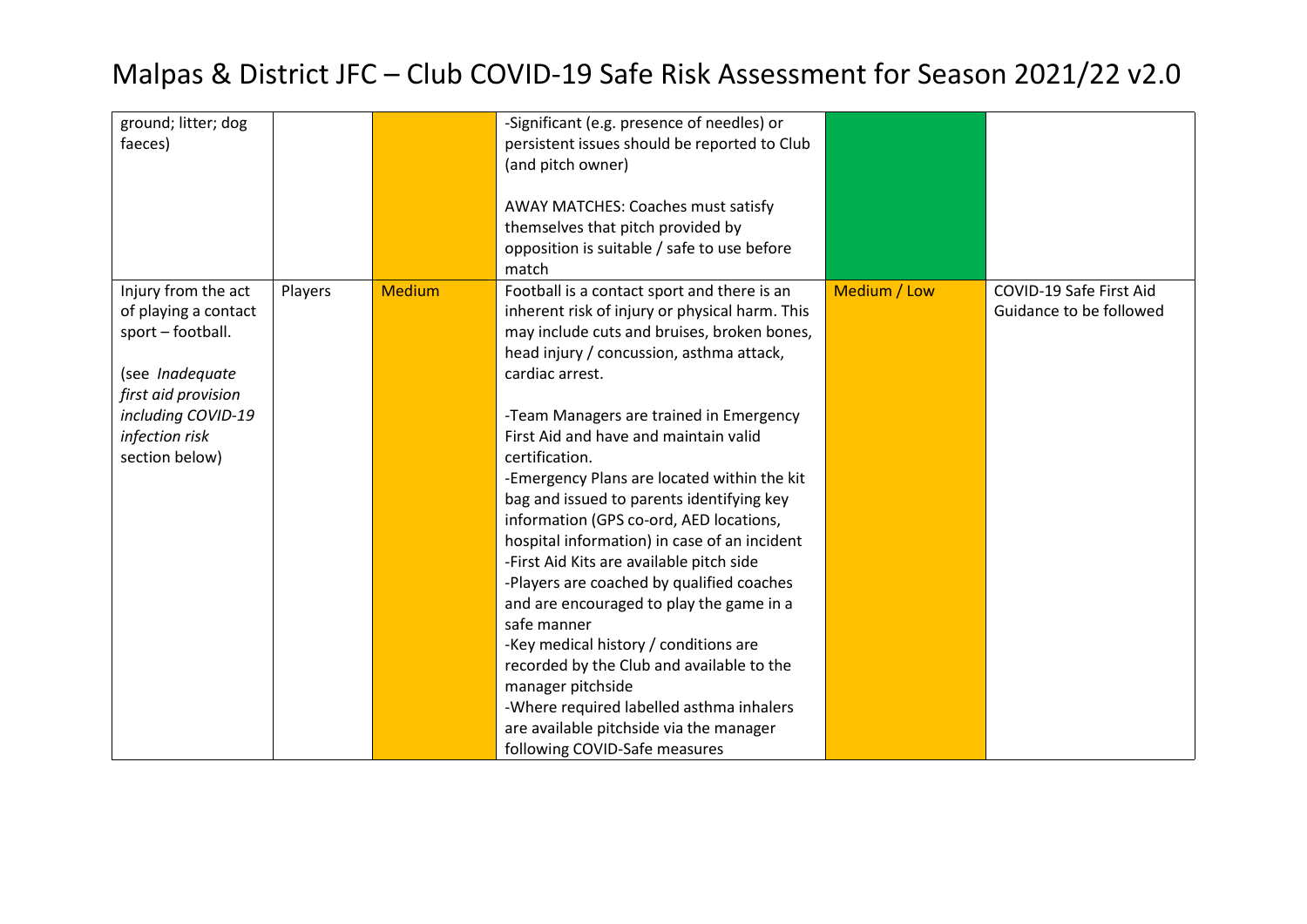|                                                            |         |                             | -The Club's AED is held by only the U14<br>coaches (Andrew Harradine is principle<br>contact)                                                                                                                                                                                                                                                                                                                                                                                                                     |     |                                                                                                                                                                                                                                                                                                                 |
|------------------------------------------------------------|---------|-----------------------------|-------------------------------------------------------------------------------------------------------------------------------------------------------------------------------------------------------------------------------------------------------------------------------------------------------------------------------------------------------------------------------------------------------------------------------------------------------------------------------------------------------------------|-----|-----------------------------------------------------------------------------------------------------------------------------------------------------------------------------------------------------------------------------------------------------------------------------------------------------------------|
| Injury from<br>collapsing goalposts                        | Players | <b>Medium</b>               | -Club has Goalpost Policy<br>-Coaches required to read / comply with<br>policy.<br>-Club will only provide suitable / approved<br>goalposts<br>-Coaches must inspect goalposts before use<br>-Coaches must ensure goalposts are suitably<br>restrained before use<br>-Coaches must notify Club or management<br>authority of venue of any goalpost defects<br>immediately<br>AWAY MATCHES: Coaches must satisfy<br>themselves that goalposts provided by<br>opposition are suitable / safe to use before<br>match | Low | Goal posts to be<br>disinfected before and<br>after use.                                                                                                                                                                                                                                                        |
| Head injury through<br>repetitive "heading"<br>of football | Players | Low (long term<br>concerns) | -Repetitive "heading" drills / practice will<br>not be allowed for any age group.<br>-FA guidance will be followed (August 2021)                                                                                                                                                                                                                                                                                                                                                                                  | Low | Heading footballs is a<br>normal part of the game<br>and modern footballs are<br>lighter in materials and<br>design but the repetitive<br>nature of this has been<br>raised as a concern in<br>terms of longer term<br>impact on the brain,<br>particularly during its<br>development within<br>younger people. |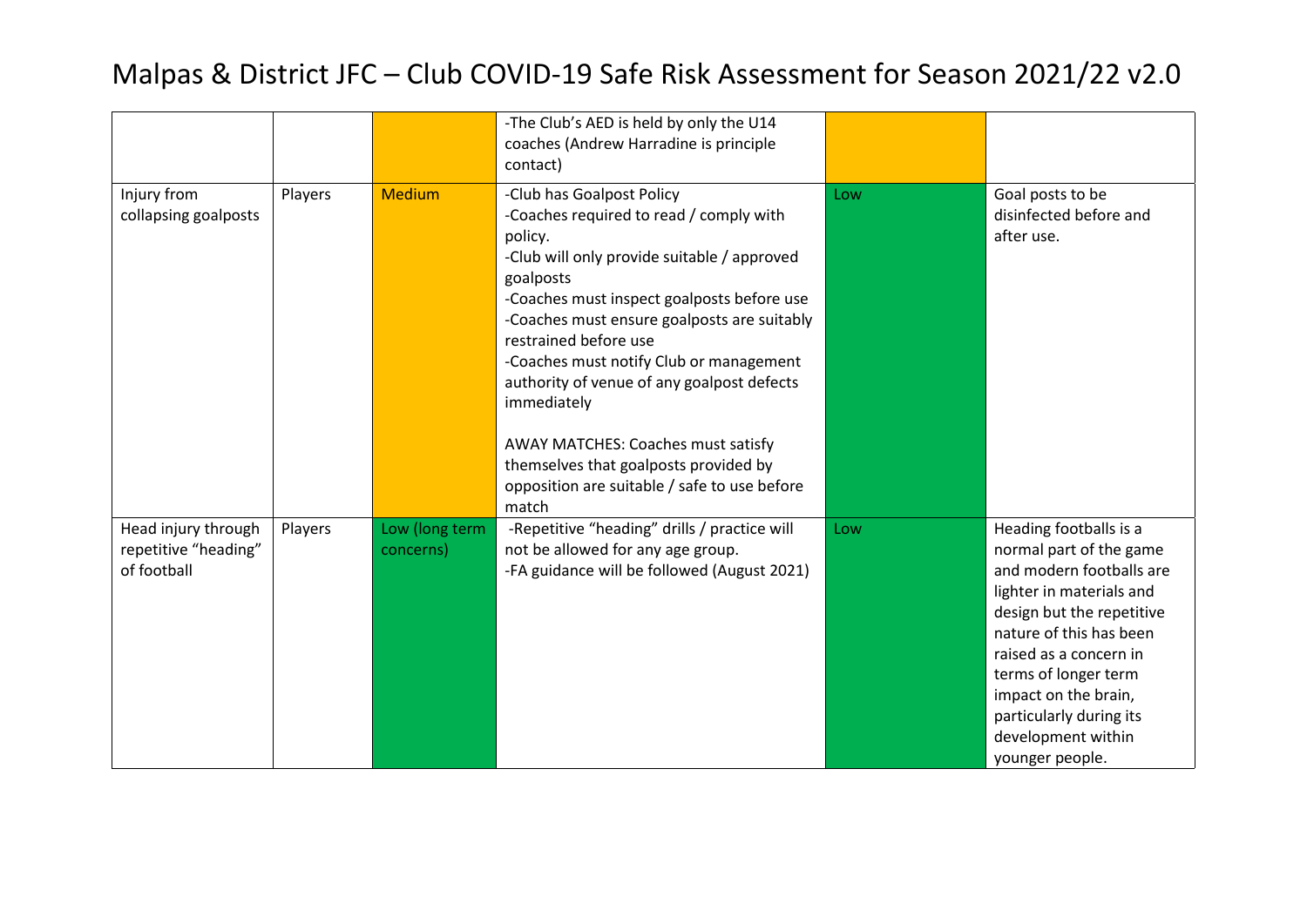| Lack of emergency    | Players | <b>Medium</b> | -Club undertakes annual check of players'      | Low           | Records maintained by        |
|----------------------|---------|---------------|------------------------------------------------|---------------|------------------------------|
|                      |         |               |                                                |               | Club Welfare Officer and     |
| medication (e.g. for |         |               | requirements during registration               |               |                              |
| asthma)              |         |               | -Club requires parents to notify Club of       |               | communicated to relevant     |
|                      |         |               | details in writing / and any changes in        |               | coaches.                     |
|                      |         |               | circumstances                                  |               |                              |
|                      |         |               | -Parents must inform the Coach of specific     |               |                              |
|                      |         |               | player requirements / use of medication        |               |                              |
|                      |         |               | -Parents must provide labelled medication      |               |                              |
|                      |         |               | (i.e. inhalers) to Coach                       |               |                              |
|                      |         |               | -Coach must carry labelled medication (i.e.    |               |                              |
|                      |         |               | inhalers) provided at all training sessions /  |               |                              |
|                      |         |               | matches                                        |               |                              |
|                      |         |               | -At least one first aid qualified Club coach   |               |                              |
|                      |         |               | must be present at each training session /     |               |                              |
|                      |         |               | match                                          |               |                              |
|                      |         |               | -Players CANNOT play unless inhaler is         |               |                              |
|                      |         |               | provided                                       |               |                              |
| Inadequate first aid | Players | Medium / High | -Club requires that at least one first aid     | <b>Medium</b> | Check playing area to        |
| provision including  |         |               | qualified Club coach must be present at each   |               | reduce hazard risk           |
| COVID-19 infection   |         |               | training session / match                       |               | Obtain confirmation from     |
| risk.                |         |               | -Club provides refresher training to coaches   |               | Opposition Coach that        |
|                      |         |               | at least every 3 years                         |               | them and their players are   |
|                      |         |               | -First aid kits provided by Club and           |               | aware of Covid 19 First Aid  |
|                      |         |               | purchased via FA Approved Suppliers            |               | advice                       |
|                      |         |               | following affiliation.                         |               | Each team coach to be        |
|                      |         |               | -Annual check of kit contents by coach /       |               | issued with FFP3 face mask   |
|                      |         |               | Club                                           |               | for exceptional use in       |
|                      |         |               | -Coach to notify Club if kit items used / need |               | response to Level 3          |
|                      |         |               | to be replaced                                 |               | scenarios.                   |
|                      |         |               | -Pre-season medical screening undertaken       |               | Familiarisation with First   |
|                      |         |               | and records retained.                          |               | Aid Covid 19 advice, e.g. St |
|                      |         |               | -Plan sessions to reduce injury risk.          |               | John Ambulance guide to      |
|                      |         |               |                                                |               | undertaking First Aid        |
|                      |         |               |                                                |               |                              |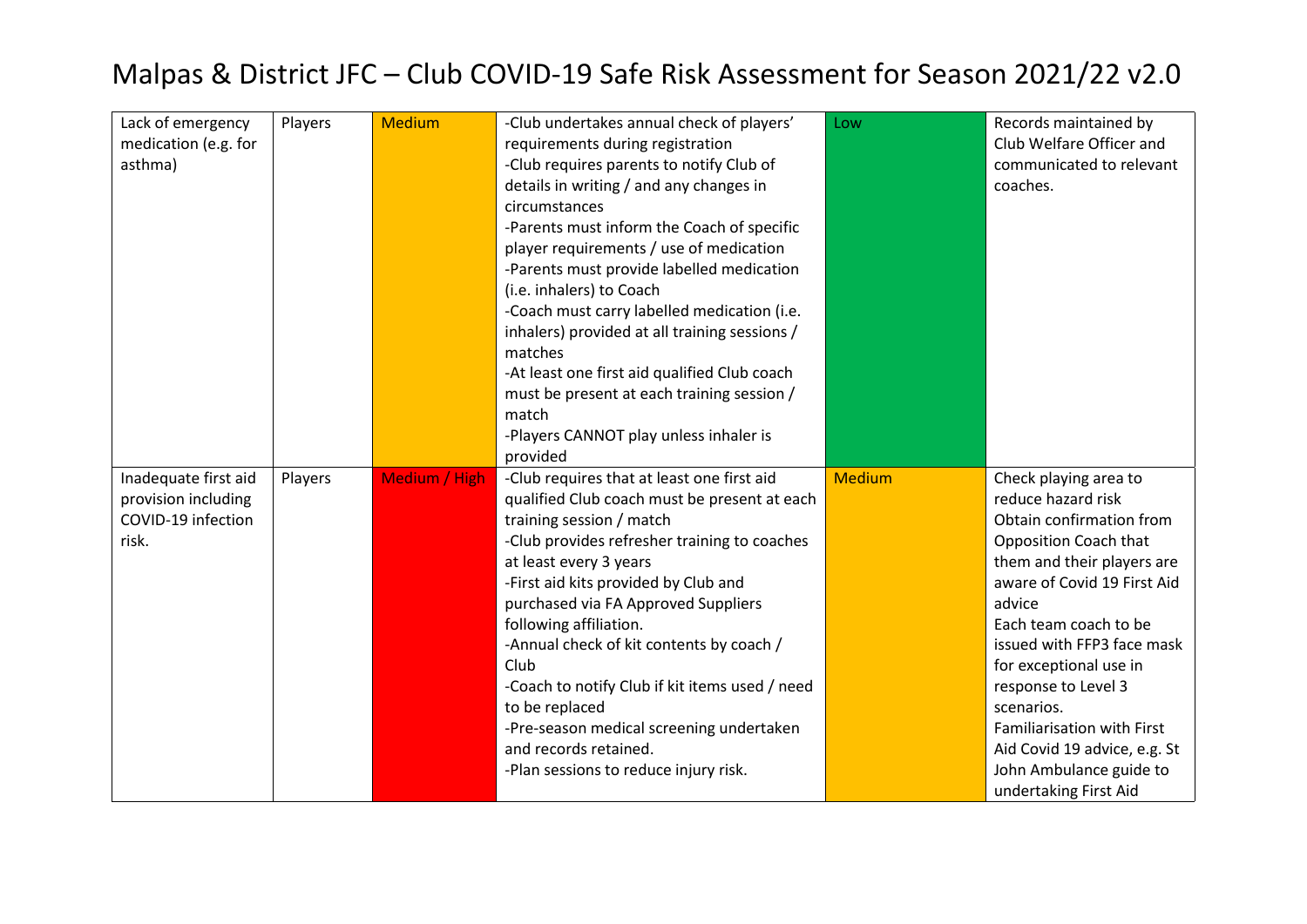|  | -Coaches / First aiders to make themselves     | during Covid 19. https://  |
|--|------------------------------------------------|----------------------------|
|  | familiar with the 4 Levels of Hazard outlined  | www.sja.org.uk/get-        |
|  | in the FA's First Aid Guidance for Return to   | advice/first-aid-advice/   |
|  | <b>Outdoor Competitive Grassroots Football</b> | covid-19-advice-for-first- |
|  | -Each team coach to be issued with face        | aiders/                    |
|  | mask, gloves, apron and goggles within first   |                            |
|  | aid kit in response to Non-Medical, Level 1    |                            |
|  | and Level 2 scenarios.                         |                            |
|  | -Coaches / First Aider to follow the FA's      |                            |
|  | ADULT EMERGENCY FIRST AID ALGORITHM            |                            |
|  | FOR NON-ELITE FOOTBALL DURING COVID-           |                            |
|  | 19 IN THE ABSENCE OF LEVEL 3 PPE or            |                            |
|  | PAEDIATRIC EMERGENCY AND FIRST AID             |                            |
|  | CARE ALGORITHM FOR NON-ELITE                   |                            |
|  | FOOTBALL DURING COVID-19 IN ABSENCE            |                            |
|  | OF LEVEL 3 PPE                                 |                            |
|  | -Used First Aid equipment double bagged for    |                            |
|  | disposal                                       |                            |
|  | -Non-close contact first aid provided where    |                            |
|  | possible.                                      |                            |
|  | -Where CPR is required FA advice states only   |                            |
|  | chest compressions should be applied           |                            |
|  | -Parents to be advised that they may be        |                            |
|  | required to administer First Aid to their own  |                            |
|  | child, for minor issues to enable social       |                            |
|  | distancing to be maintained for others.        |                            |
|  | -Information shared with parents about first   |                            |
|  | aid procedure                                  |                            |
|  | -Emergency Plan in place and shared with       |                            |
|  | parents                                        |                            |
|  | -Emergency contact list provided to coaches    |                            |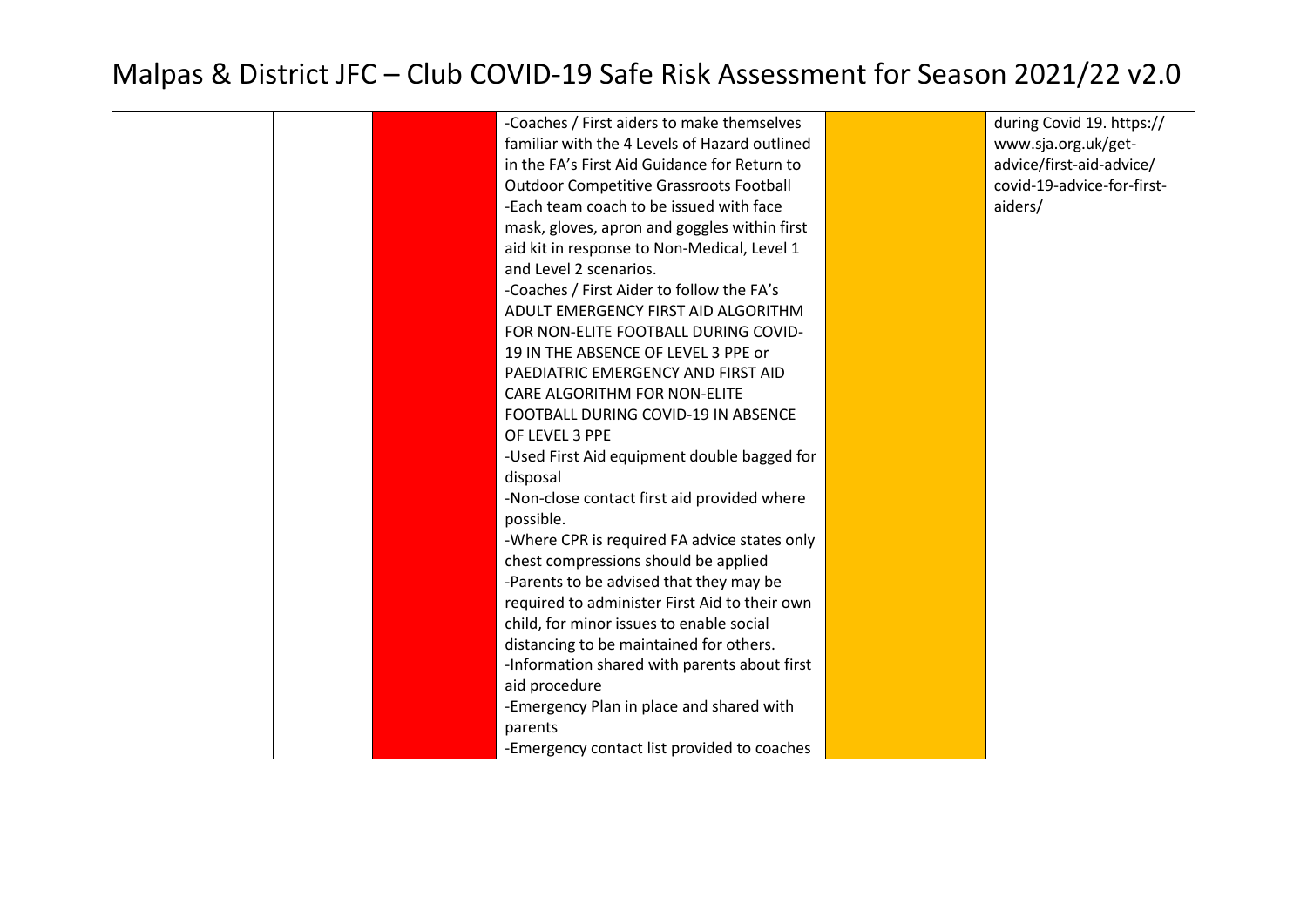| Inadequate<br>emergency<br>arrangements                        | Players                       | <b>Medium</b> | -Coach to hold specific Emergency Plan for<br>each training / home match location, which<br>is updated annually or as otherwise required<br>-Access to pitches must be maintained for<br>use by emergency services<br>-Mobile phone to be on-site for all matches<br><b>AWAY MATCHES: Coaches must familiarise</b><br>themselves with emergency arrangements<br>for opposition venue before start of match.                                                                                  | Low          | <b>Emergency Plans to be</b><br>shared with parents prior<br>to first sessions.               |
|----------------------------------------------------------------|-------------------------------|---------------|----------------------------------------------------------------------------------------------------------------------------------------------------------------------------------------------------------------------------------------------------------------------------------------------------------------------------------------------------------------------------------------------------------------------------------------------------------------------------------------------|--------------|-----------------------------------------------------------------------------------------------|
| Physical assault                                               | Coaches<br>Players<br>Parents | <b>Medium</b> | -Club has Code of Conduct which requires<br>that confrontation is avoided<br>-Code communicated by Club to Coaches,<br><b>Parents and Players</b><br>-Coaches / parents / players required to<br>read / confirm they will comply with the<br>Code<br>-Coaches have authority to abandon match<br>if physical assault occurs or is threatened<br>-Any physical assault / threat of should be<br>reported to the police<br>-Any physical assault / threat of should be<br>reported to the Club | Low / Medium | Liaison with League and /<br>or FA as required.                                               |
| Release of players at<br>end of training<br>sessions / matches | Players                       | Low           | -Club has procedure<br>-Procedure communicated by Club to<br><b>Coaches and Parents</b><br>-Parent / responsible person must notify<br>Coach if they intend to leave training /<br>matches and return later<br>-Coach must check that players leave after<br>training / matches with parent / responsible<br>person                                                                                                                                                                          | Low          | Compliance with any site<br>specific arrangements<br>communicated through<br>hirer agreement. |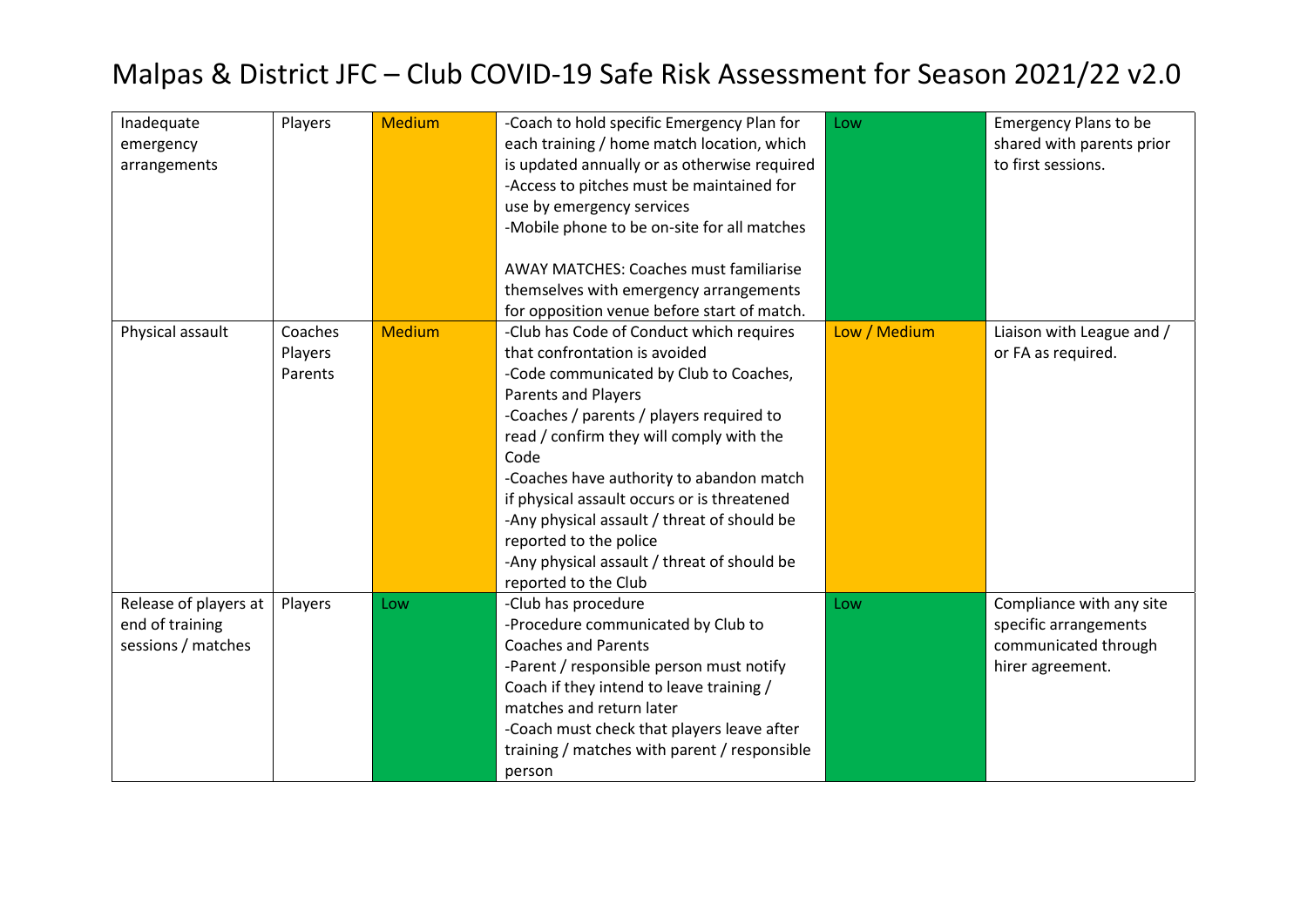| Poor supervision of<br>access to toilets                                            | Players            | Low           | -If ratios allow players are to be escorted to<br>toilets particularly during evening sessions in<br>the winter.<br>-Use of toilets only according to facility's<br>COVID-19 guidance where available                                                                                                                                                                                                                                                                                                                                                                                                                                                                                                                                                                                         | Low | Low                                                                            |
|-------------------------------------------------------------------------------------|--------------------|---------------|-----------------------------------------------------------------------------------------------------------------------------------------------------------------------------------------------------------------------------------------------------------------------------------------------------------------------------------------------------------------------------------------------------------------------------------------------------------------------------------------------------------------------------------------------------------------------------------------------------------------------------------------------------------------------------------------------------------------------------------------------------------------------------------------------|-----|--------------------------------------------------------------------------------|
| Child welfare is<br>compromised                                                     | Players            | <b>Medium</b> | -Club has Safeguarding Children policy,<br>updated to include issues relating to COVID-<br>19<br>-Club has a Club Welfare Officer, specifically<br>trained via FA<br>-Club requires all coaches to have DBS check<br>and complete a pre-coaching questionnaire<br>with 2 references sought<br>-Policy communicated by Club to Coaches<br>and Parents with Code of Conduct / Coach<br>Policy Acknowledgement sign offs required.<br>-Club requires that at least one Safeguarding<br>qualified Club coach must be present at each<br>training session / match<br>-Club requires that any identified child<br>welfare issue is reported by Coaches /<br>Parents to Club Welfare Officer.<br>-Club has a texting/emailing U18 policy<br>-Photography at matches only with both<br>clubs' consent | Low | Child Safeguarding training<br>undertaken by Coaches and<br>Committee members. |
| Contact with<br>hazardous<br>substances (i.e.<br>chemicals used for<br>white lines) | Players<br>Coaches | Low / Medium  | -Club has White Line Marker Policy that<br>specifies use of suitable chemicals only on<br>pitches                                                                                                                                                                                                                                                                                                                                                                                                                                                                                                                                                                                                                                                                                             | Low |                                                                                |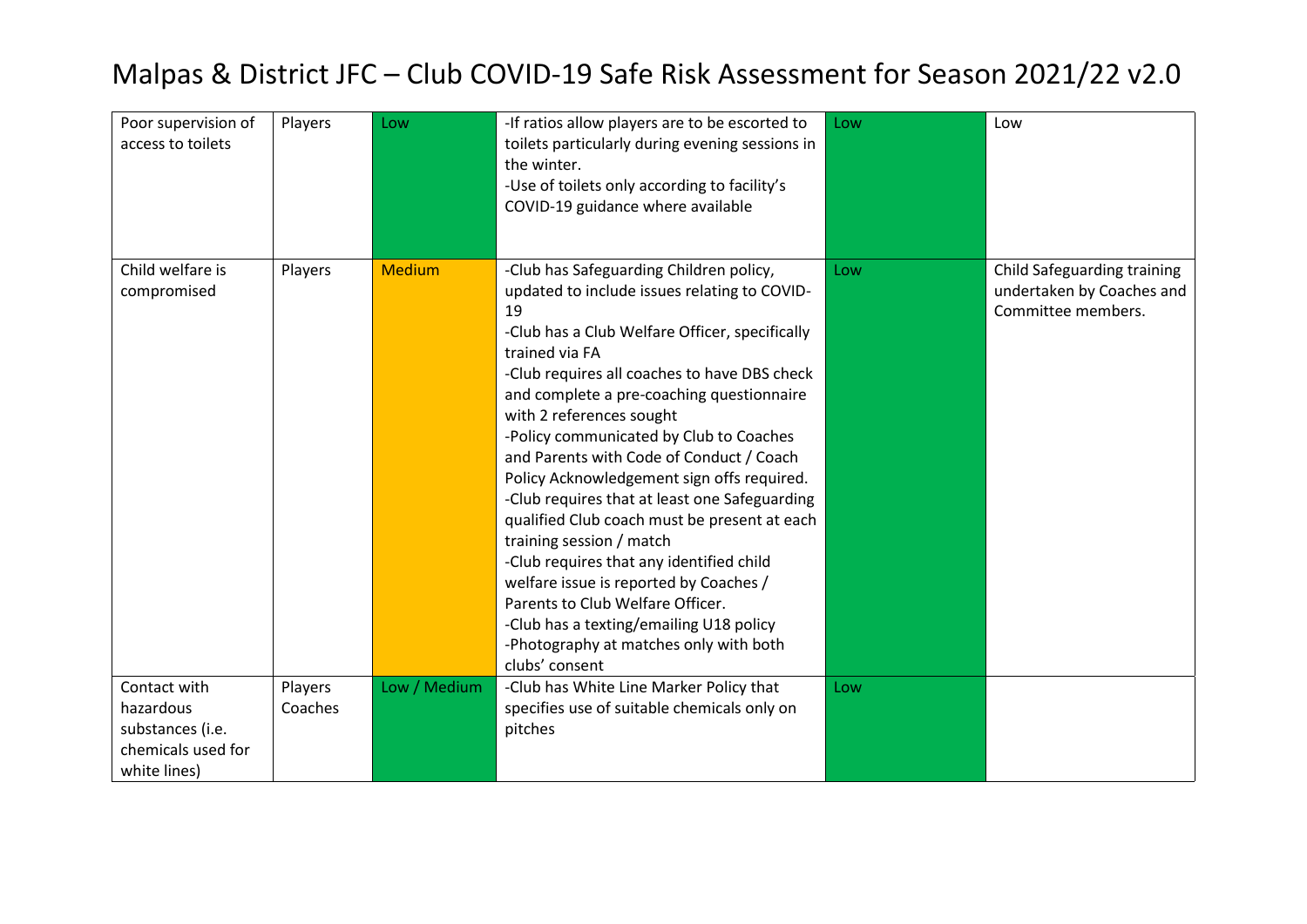| Players with glasses                                                              | Players            | <b>Medium</b> | -FA guidance issued to all managers and<br>parents where child wears glasses.<br>-No player should take part in training or<br>matches unless wearing sports glasses (e.g.<br>Perspex / composite). Glass / metal style<br>glasses are prohibited                                                                                                                    | Low | Players without the<br>appropriate composite<br>glasses will be withdrawn<br>from the session                   |
|-----------------------------------------------------------------------------------|--------------------|---------------|----------------------------------------------------------------------------------------------------------------------------------------------------------------------------------------------------------------------------------------------------------------------------------------------------------------------------------------------------------------------|-----|-----------------------------------------------------------------------------------------------------------------|
| Injury from use of<br>grass cutting<br>equipment                                  | Coaches            | <b>Medium</b> | -Coaches to notify Club if grass needs to be<br>cut<br>-Coaches / Parents should must not cut<br>grass<br>-Club will organise / request grass to be cut<br>by approved third party                                                                                                                                                                                   | Low |                                                                                                                 |
| Adverse weather<br>(heat stroke /<br>hypothermia /<br>dehydration / too<br>windy) | Coaches<br>Players | <b>Medium</b> | -Players must bring suitable labelled drink /<br>clothing to be managed in accordance with<br>social distancing<br>-Coaches to confirm weather conditions are<br>safe to play and players have suitable drink /<br>clothing<br>-Coaches must allow time / encourage<br>players to hydrate during training sessions /<br>matches in accordance with social distancing | Low | Ongoing / dynamic<br>assessment undertaken as<br>required.                                                      |
| Inappropriate<br>clothing resulting in<br>injury / illness                        | Players            | Low           | -Players must wear shin pads as required by<br>the FA and the Club<br>-Appropriate footwear is required for the<br>specific surface<br>-Jewellery, watches, bands, etc. must not be<br>worn during training or matches                                                                                                                                               | Low | Club Welfare Officer to be<br>informed if player regularly<br>attends sessions without<br>appropriate clothing. |
| <b>Travel</b>                                                                     | Coaches<br>Players | Low           | -Club policy is that parents are responsible<br>for transporting players to / from training /<br>match venues<br>-If Club organises transport for players then<br>specific risk assessment must be completed                                                                                                                                                         | Low |                                                                                                                 |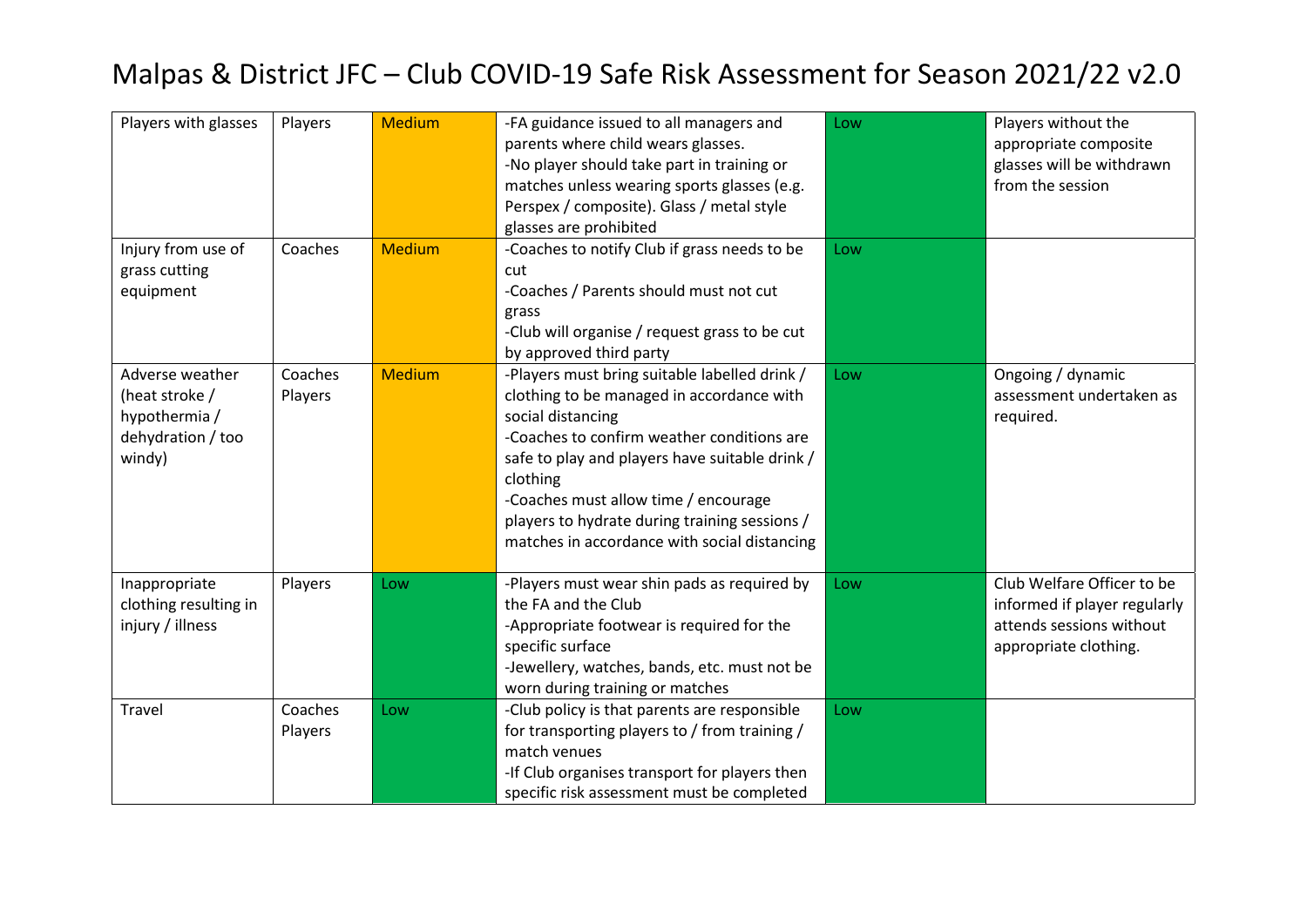|                                |                   |               | and COVID-19 Safe measures must be            |     |                            |  |  |
|--------------------------------|-------------------|---------------|-----------------------------------------------|-----|----------------------------|--|--|
|                                |                   |               | applied as per Policy.                        |     |                            |  |  |
|                                |                   |               |                                               |     |                            |  |  |
| <b>Farndon Community Field</b> |                   |               |                                               |     |                            |  |  |
| Contact with animal            | Players           | <b>Medium</b> | -Coaches must undertake a sweep of the        | Low |                            |  |  |
| faeces                         | Coaches           |               | playing surface and dispose of any dog / fox  |     |                            |  |  |
|                                | Spectators        |               | faeces appropriately. A supply of bags will   |     |                            |  |  |
|                                |                   |               | be maintained in the kit bag for each         |     |                            |  |  |
|                                |                   |               | session.                                      |     |                            |  |  |
| Contact with                   | Players,          | Medium / High | -As per Release of players at end of training | Low |                            |  |  |
| vehicles in car park           | spectators        |               | sessions / matches - parents and players      |     |                            |  |  |
|                                |                   |               | have been made aware of the limitation of     |     |                            |  |  |
|                                |                   |               | responsibility attached to coaches pre/post   |     |                            |  |  |
|                                |                   |               | sessions                                      |     |                            |  |  |
| Storage of /                   | Coaches,          | <b>Medium</b> | -Goalposts must be carried by minimum of 2    | Low |                            |  |  |
| installation of                | volunteers,       |               | people. Those people erecting goalposts,      |     |                            |  |  |
| goalposts and other            | parents           |               | corner flags and respect barriers must do so  |     |                            |  |  |
| equipment in                   |                   |               | wearing masks, gloves and socially distanced  |     |                            |  |  |
| containers                     |                   |               | where possible. Items to be disinfected       |     |                            |  |  |
|                                |                   |               | before / after each use                       |     |                            |  |  |
|                                |                   |               | -Container needs to be left uncluttered and   |     |                            |  |  |
|                                |                   |               | free of trip hazards                          |     |                            |  |  |
|                                |                   |               | -Items stored above head height must be       |     |                            |  |  |
|                                |                   |               | secured                                       |     |                            |  |  |
| COVID-19 Safe                  | Players           | <b>Medium</b> | -No parent /spectator may enter the fenced    | Low | Obtain COVID-Safe Risk     |  |  |
| <b>Social Distancing</b>       | Coaches           |               | playing surface except for the purposes of    |     | Assessment information     |  |  |
|                                | Parents /         |               | erecting equipment as described above or in   |     | from Facility Manager if   |  |  |
|                                | <b>Spectators</b> |               | the case of emergency when permitted by       |     | available                  |  |  |
|                                | Other users       |               | the Coach in charge of the session.           |     | Use of respect barriers to |  |  |
|                                |                   |               | -All activity should be managed as to react / |     | create protected space.    |  |  |
|                                |                   |               | respond to other users who may not have as    |     |                            |  |  |
|                                |                   |               | strict policy arrangements. Liaison with the  |     |                            |  |  |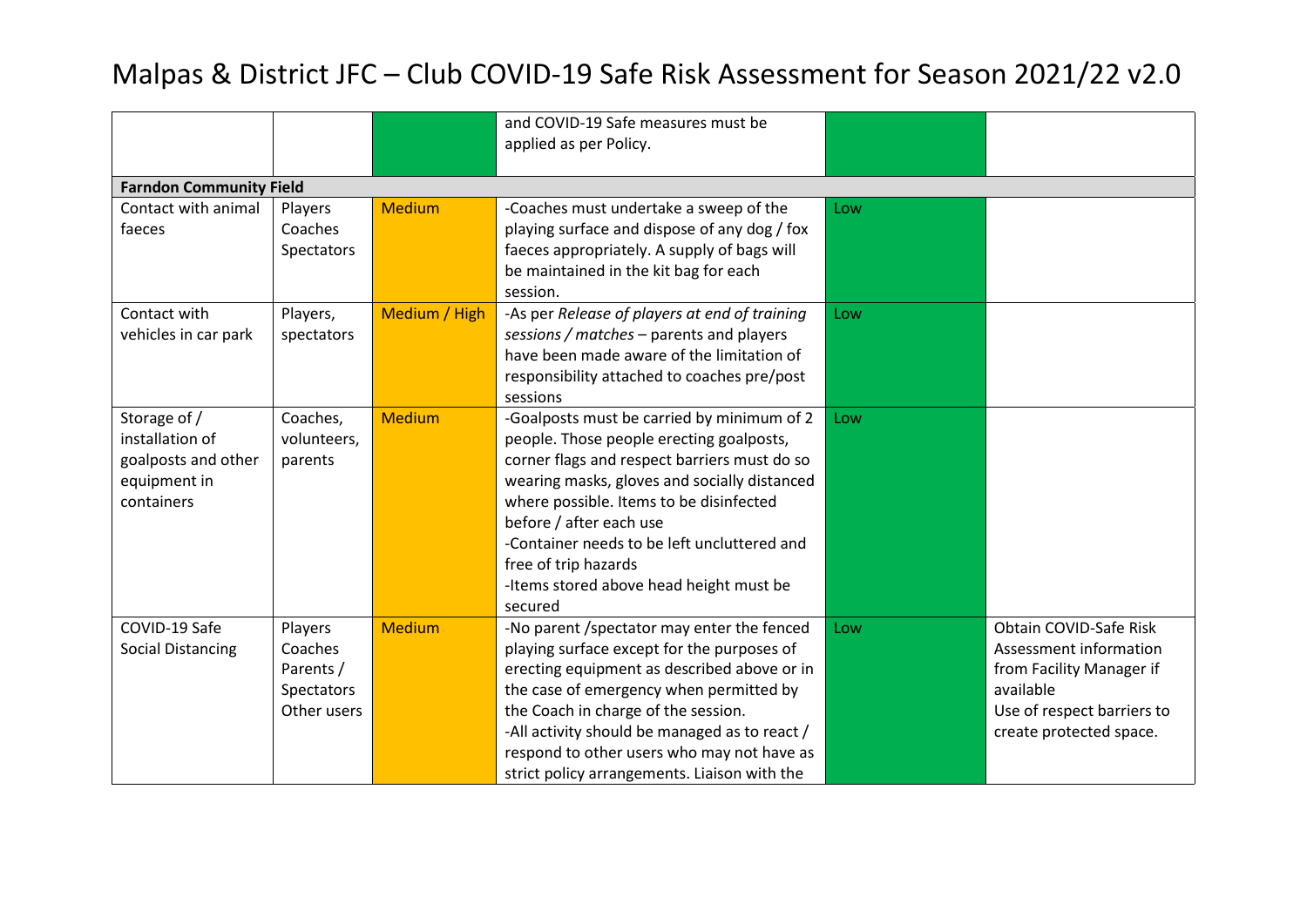|                           |             |               | facility manager may be required if social    |     |                              |
|---------------------------|-------------|---------------|-----------------------------------------------|-----|------------------------------|
|                           |             |               | distancing is compromised.                    |     |                              |
|                           |             |               | -One-way systems (if required) and signage    |     |                              |
|                           |             |               | to be introduced and followed where           |     |                              |
|                           |             |               | practicable, otherwise arrange clear time     |     |                              |
|                           |             |               | slots for arrival / egress.                   |     |                              |
|                           |             |               | - Venue owner / manager to provide &          |     |                              |
|                           |             |               | display QR Code                               |     |                              |
|                           |             |               |                                               |     |                              |
| <b>Malpas Sports Club</b> |             |               |                                               |     |                              |
| Contact with              | Players,    | Medium / High | -As per Release of players at end of training | Low |                              |
| vehicles in car park      | spectators  |               | sessions / matches - parents and players      |     |                              |
|                           |             |               | have been made aware of the limitation of     |     |                              |
|                           |             |               | responsibility attached to coaches pre/post   |     |                              |
|                           |             |               | sessions                                      |     |                              |
| Storage of /              | Coaches,    | <b>Medium</b> | -Where possible use the existing goal posts   | Low | Storage of / installation of |
| installation of           | volunteers, |               | to reduce need for close contact during       |     | goalposts and other          |
| goalposts and other       | parents     |               | assembly.                                     |     | equipment in containers      |
| equipment in              |             |               | -Goalposts must be carried by minimum of 2    |     |                              |
| containers                |             |               | people. Those people erecting goalposts,      |     |                              |
|                           |             |               | corner flags and respect barriers must do so  |     |                              |
|                           |             |               | wearing masks, gloves and socially distanced  |     |                              |
|                           |             |               | where possible. Items to be disinfected       |     |                              |
|                           |             |               | before / after each use                       |     |                              |
|                           |             |               | -Container needs to be left uncluttered and   |     |                              |
|                           |             |               | free of trip hazards                          |     |                              |
|                           |             |               |                                               |     |                              |
|                           |             |               | -Items stored above head height must be       |     |                              |
| COVID-19 Safe             |             |               | secured                                       |     |                              |
|                           | Players     | Medium / High | -No parent /spectator may enter the fenced    | Low | Obtain COVID-Safe Risk       |
| <b>Social Distancing</b>  | Coaches     |               | playing surface except for the purposes of    |     | Assessment information       |
|                           | Parents /   |               | erecting equipment as described above or in   |     | from Facility Manager        |
|                           | Spectators  |               | the case of emergency when permitted by       |     | Use of respect barriers to   |
|                           | Other users |               | the Coach in charge of the session.           |     | create protected space.      |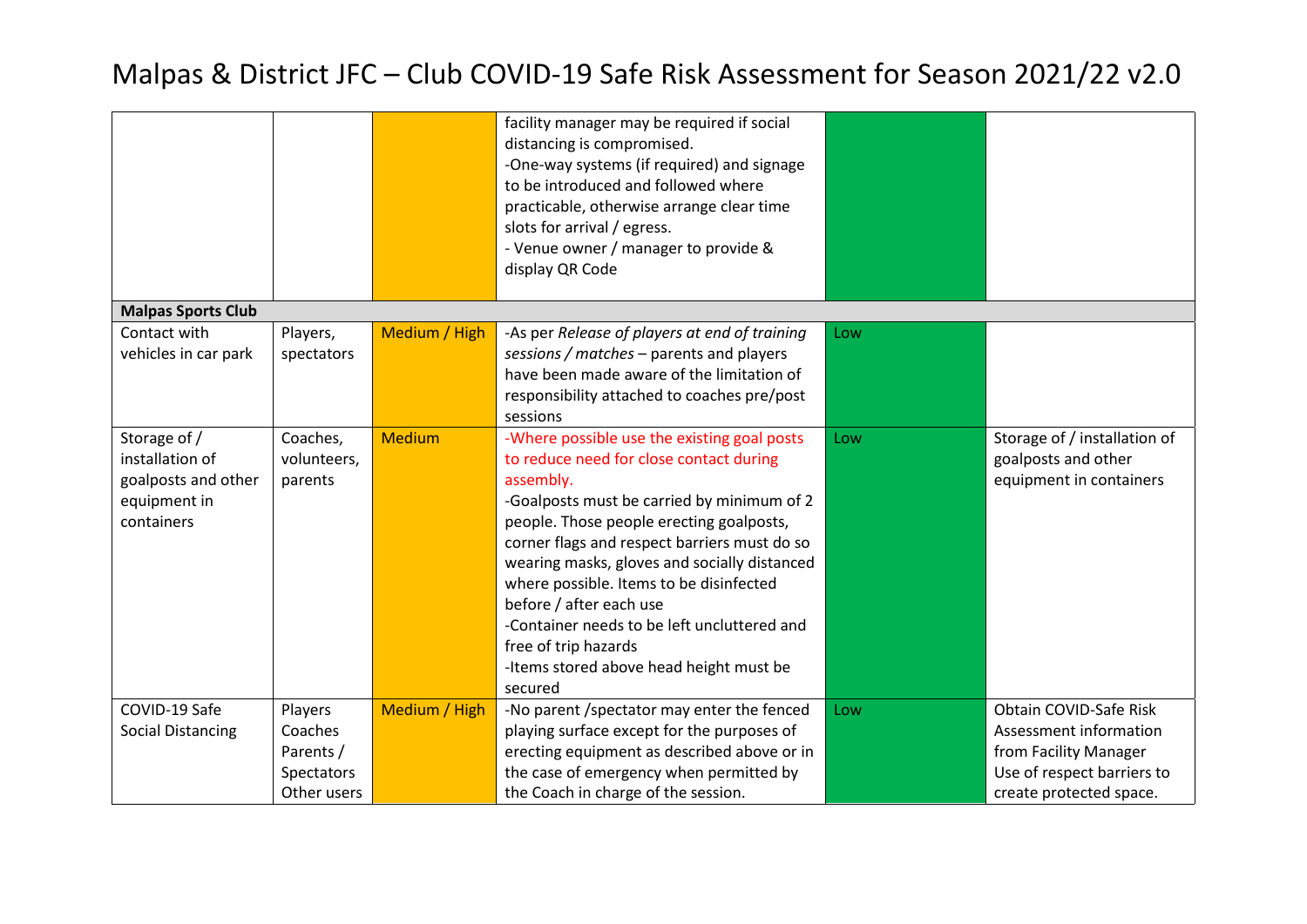|                                                                                      |                                                              |               | -All activity should be managed as to react /<br>respond to other users who may not have as<br>strict policy arrangements. Liaison with the<br>facility manager may be required if social<br>distancing is compromised.<br>-The Venue's one-way systems and signage<br>to be followed where practicable, otherwise                                                                        |     | Use of Away dug out to<br>socially distance<br>substitutes.<br>Opposition to remain on<br>opposite side of pitch.<br>Spare ball and disinfectant<br>spray on each side of pitch. |  |  |  |
|--------------------------------------------------------------------------------------|--------------------------------------------------------------|---------------|-------------------------------------------------------------------------------------------------------------------------------------------------------------------------------------------------------------------------------------------------------------------------------------------------------------------------------------------------------------------------------------------|-----|----------------------------------------------------------------------------------------------------------------------------------------------------------------------------------|--|--|--|
|                                                                                      |                                                              |               | arrange clear time slots for arrival / egress.<br>-The Venue owner / manager to provide and                                                                                                                                                                                                                                                                                               |     | Portable social distancing<br>signage to be used.                                                                                                                                |  |  |  |
|                                                                                      | display QR Code.<br><b>Bishop Heber High School</b>          |               |                                                                                                                                                                                                                                                                                                                                                                                           |     |                                                                                                                                                                                  |  |  |  |
| Contact with<br>vehicles in car park                                                 | Players,<br>spectators                                       | Medium / High | -As per Release of players at end of training<br>sessions / matches - parents and players<br>have been made aware of the limitation of<br>responsibility attached to coaches pre/post<br>sessions                                                                                                                                                                                         | Low |                                                                                                                                                                                  |  |  |  |
| Storage of /<br>installation of<br>goalposts and other<br>equipment in<br>containers | Coaches,<br>volunteers,<br>parents                           | <b>Medium</b> | -Goalposts must be carried by minimum of 2<br>people. Those people erecting goalposts,<br>corner flags and respect barriers must do so<br>wearing masks, gloves and socially distanced<br>where possible. Items to be disinfected<br>before / after each use<br>-Container needs to be left uncluttered and<br>free of trip hazards<br>-Items stored above head height must be<br>secured | Low | Storage of / installation of<br>goalposts and other<br>equipment in containers                                                                                                   |  |  |  |
| COVID-19 Safe<br><b>Social Distancing</b>                                            | Players<br>Coaches<br>Parents /<br>Spectators<br>Other users | <b>Medium</b> | No parent /spectator may enter the fenced<br>playing surface except for the purposes of<br>erecting equipment as described above or in<br>the case of emergency when permitted by<br>the Coach in charge of the session.                                                                                                                                                                  | Low | Obtain COVID-Safe Risk<br>Assessment / Hirer's<br>Agreement T&Cs<br>information from Facility<br>Manager                                                                         |  |  |  |